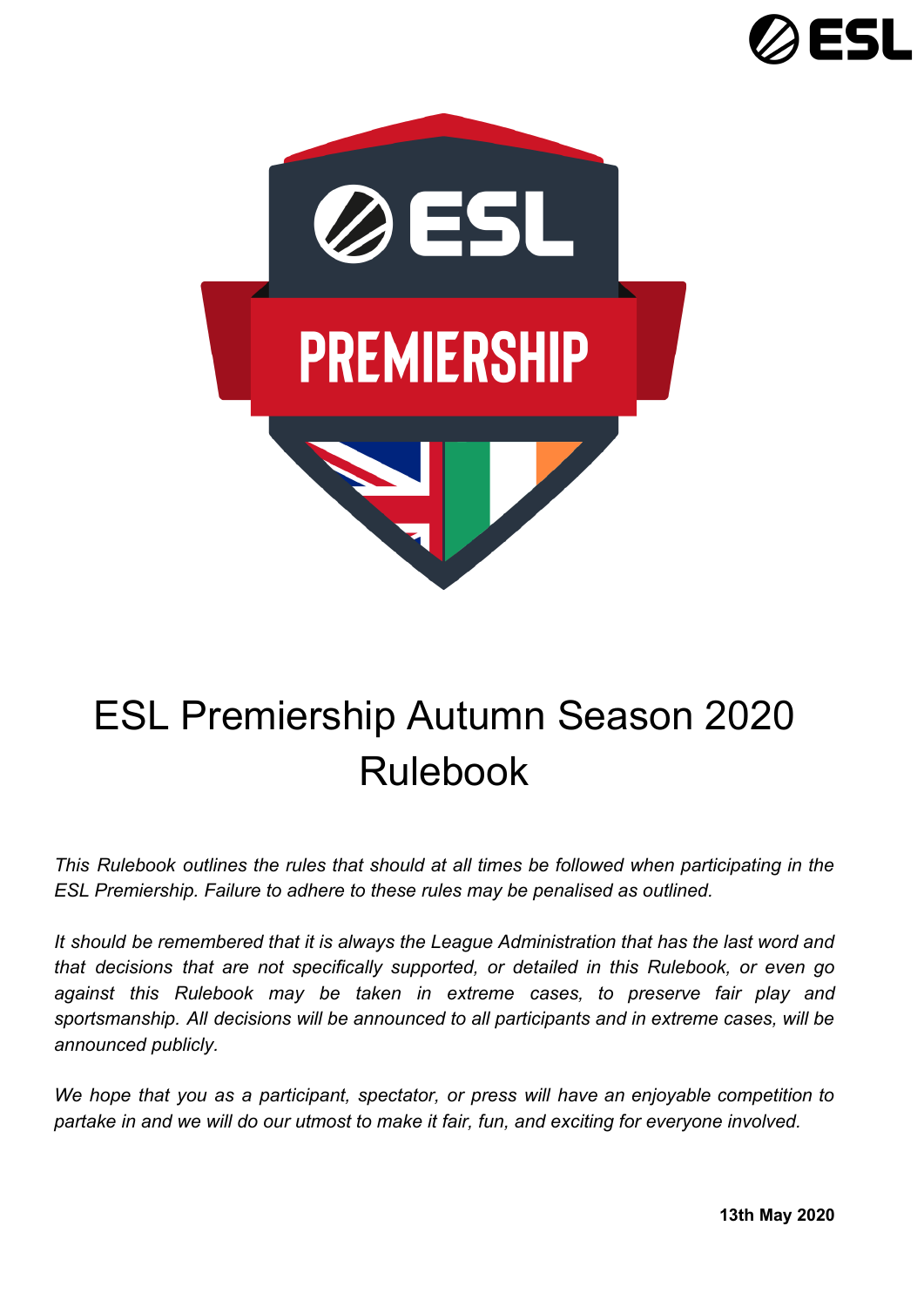

**[Definitions](#page-6-0)** 

- 1.1 Range of [Validity](#page-6-1)
- 1.2 Term [Definitions](#page-6-2)
- 1.3 [Participants](#page-7-0)

1.3.1 [Locked](#page-7-1) to the Roster

- 1.4 Time [Zone](#page-7-2)
- 1.5 The [Season](#page-7-3)
- 1.6 [Region](#page-7-4)
- 1.7 [Punishments](#page-8-0)
	- 1.7.1 Definitions and Scope of [Punishments](#page-8-1)
		- 1.7.1.1 [Warnings](#page-8-2)
		- 1.7.1.2 Minor [Penalty](#page-8-3) Points
		- 1.7.1.3 Major [Penalty](#page-8-4) Points
		- 1.7.1.4 Monetary Fines
		- 1.7.1.5 Bans and Barrages
		- 1.7.1.6 [Disqualification](#page-9-0)
		- 1.7.1.7 Additional Methods of [Punishment](#page-9-1)
	- 1.7.2 Combination of [Punishments](#page-9-2)
	- 1.7.3 [Punishments](#page-9-3) for Repeat Offences
	- 1.7.4 [Punishments](#page-9-4) and Sanctions Outside the ESL Premiership
- 1.8 Punishment [Communication](#page-9-5)
- 1.9 Live Matches
- 1.10 Player [Transfer](#page-14-0)

#### 2. [General](#page-10-0)

- 2.1 Rule [Changes](#page-10-1)
- 2.2 [Validity](#page-10-2) of the Rules
	- 2.2.1 [Local](#page-10-3) Laws
- 2.3 [Confidentiality](#page-10-4)
- 2.4 Additional [Agreements](#page-10-5)
- 2.5 Match [Broadcasting](#page-11-0)
	- 2.5.1 [Rights](#page-11-1)
	- 2.5.2 [Waiving](#page-11-2) These Rights
	- 2.5.3 Player [Responsibility](#page-11-3)
- 2.6 [Communication](#page-11-4)
	- 2.6.1 [Discord](#page-11-5)
	- 2.6.2 [Email](#page-11-6)
	- 2.6.3 Player [Responsibility](#page-12-0)
- 2.7 Sponsor [Restrictions](#page-12-1)
	- 2.7.1 Mature [Content](#page-12-2)
- 2.8 Conditions of [Participation](#page-12-3) in the ESL Premiership
	- 2.8.1 Age [Restriction](#page-12-4)
	- 2.8.2 Regional Limitations for [Participants](#page-12-5)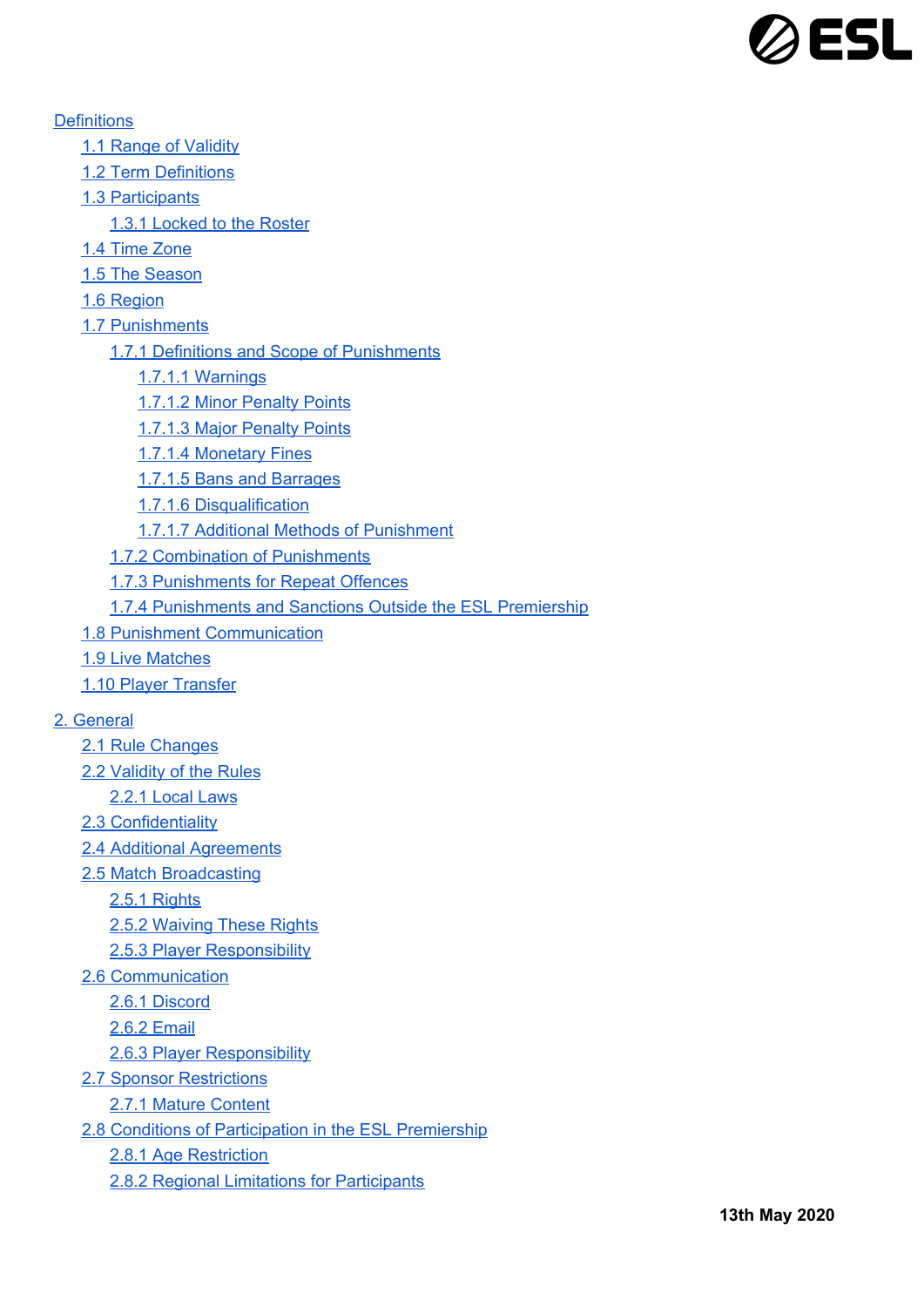

2.8.3 Home Country

- 2.8.4 Physical [Location](#page-12-6) During Online Matches
- 2.8.5 Residency [Requirement](#page-12-7)

#### 2.9 Player [Details](#page-12-8)

- 2.9.1 Game [Accounts](#page-13-0)
- 2.9.2 Ingame Nickname
- 2.9.3 Multiple Teams

#### 2.10 [Teams](#page-13-1)

- 2.10.1 Changing the Team Representative
- 2.10.2 [Standards](#page-13-2)
- 2.10.3 Team [Names](#page-13-3)
- 2.10.4 Changes in Team [Appearances](#page-13-4)
- 2.10.5 Roster [Changes](#page-14-1)
	- 2.10.5.1 Formal [Requirements](#page-14-2)
	- 2.10.5.2 Player Addition [Deadline](#page-14-3)
	- 2.10.5.3 Number of [Transfers](#page-14-4)
	- 2.10.5.4 Extra Transfers
	- 2.10.5.5 [Additional](#page-15-0) Transfers
- 2.10.6 Team [Composition](#page-15-1)
	- [2.10.6.1](#page-15-2) Start of the Season
	- 2.10.6.1.1 [Replacement](#page-15-3) Teams
	- [2.10.6.2](#page-15-4) During the Season
	- 2.10.6.3 Late Roster [Submission](#page-15-5)
- 2.10.7 Match [Lineup](#page-15-6)
- 2.10.8 [Insufficient](#page-16-0) Players
- 2.10.9 Multiple [Contracts](#page-16-1)
	- 2.10.9.1 ESL Premiership Division Two (2)
- 2.10.10 Representing [Organisations](#page-16-2)
- 2.11 [Cheating](#page-16-3)
	- 2.11.1 Cheat [Software](#page-16-4)
	- 2.11.2 [Information](#page-16-5) Abuse
	- 2.11.3 Methods of [Detecting](#page-17-0) Cheats
- 2.12 [Anti-Cheat](#page-17-1)
	- [2.12.1](#page-17-2) ESEA
- 2.13 Prize [Money](#page-17-3)
	- 2.13.1 Prize [Deductions](#page-17-4) Due to Penalty Points
	- 2.13.2 Prize [Deductions](#page-17-5) Due to Monetary Fines
	- 2.13.3 [Withdrawal](#page-18-0) of Prize Money
	- 2.13.4 [Transfer](#page-18-1) of Prize Money
- 2.14 Leaving the ESL [Premiership](#page-18-2)
	- 2.14.1 [Leaving](#page-18-3) During the Season
	- 2.14.2 Re-evaluating Matches
	- 2.14.3 [Replacement](#page-18-4) Teams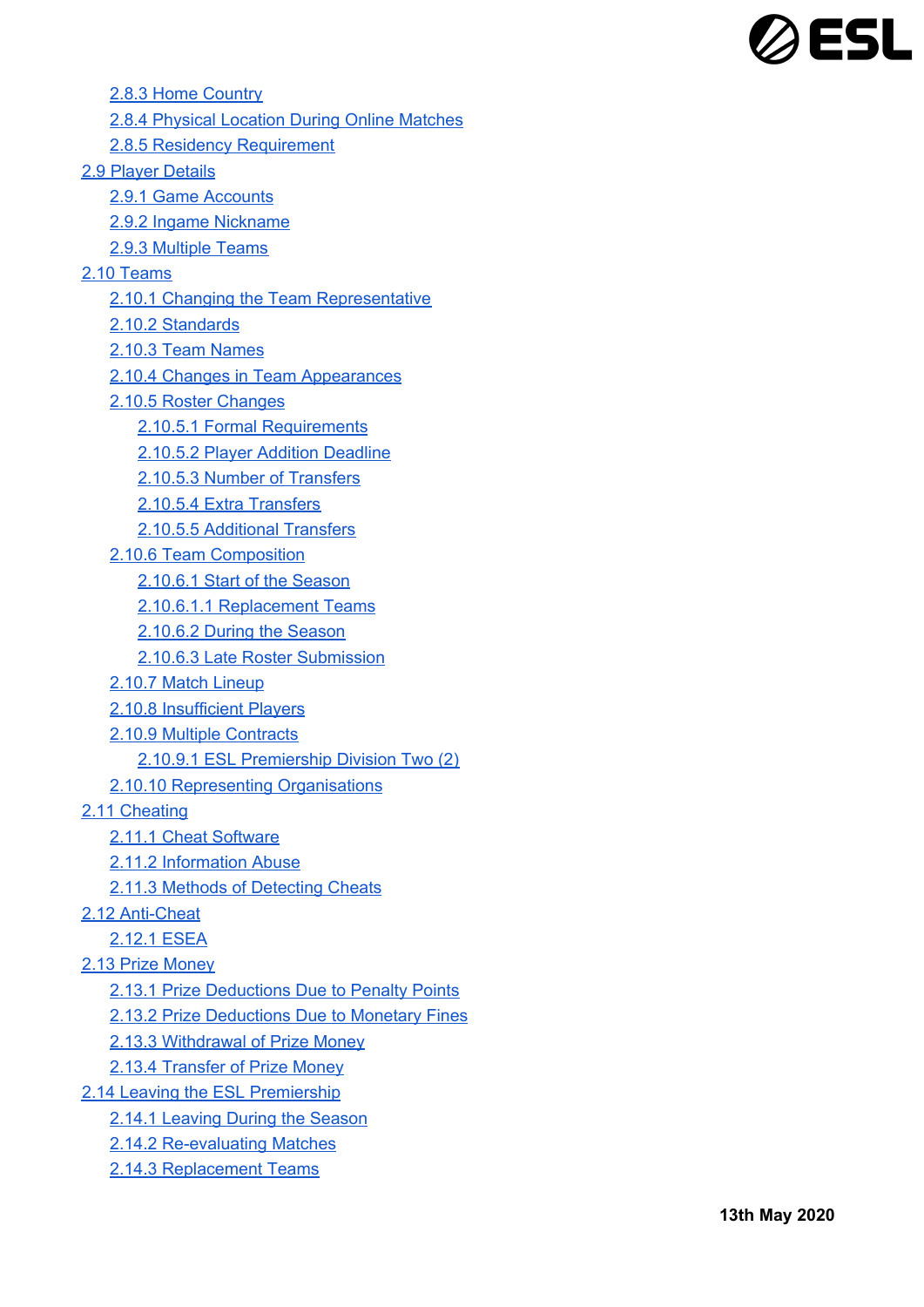

2.14.3.1 Replacement Tiebreaker

2.14.3.2 Replacement Deadline

- 2.15 [Match](#page-18-5) Start
	- 2.15.1 [Punctuality](#page-18-6)
	- 2.15.2 [Starting](#page-18-7) the Match
	- 2.15.3 [Delaying](#page-19-0) the Match
	- 2.15.4 [No-Show](#page-19-1)
	- 2.15.5 [Technical](#page-19-2) Issues
	- 2.15.6 Mid Game [Substitute](#page-19-3)
- 2.16 [Map](#page-19-4) pool
- 2.17 Match [Procedures](#page-20-0)
	- 2.17.1 [Lineup](#page-20-1)
	- 2.17.2 [Determining](#page-20-2) the Seeds at the Start of the Season
	- 2.17.3 Map Veto [Process](#page-20-3)
		- 2.17.3.1 [Best-of-One](#page-20-4) (ESL Premiership Online Matches)
		- 2.17.3.2 [Best-of-One](#page-20-5)
		- 2.17.3.3 [Best-of-Three](#page-20-6)
		- 2.17.3.4 [Best-of-Five](#page-21-0)
	- 2.17.4 Breaks [between](#page-21-1) Maps at the Live Finals
	- 2.17.5 Leaving the Lobby
	- 2.17.6 Storage and [Keeping](#page-21-2) Match Media
	- [2.17.7](#page-21-3) Points
- 2.18 [Tournament](#page-21-4) Officials
- 2.19 [Reschedules](#page-21-5)
- 2.20 [Interviews](#page-22-0)
- 2.21 Photo and Other Media [Rights](#page-22-1)
- 3. [Tournament](#page-22-2) Progression
	- 3.1 [Group](#page-22-3) Stage
		- 3.1.1 Ties in [Standings](#page-22-4)
		- 3.1.2 [Rematch](#page-23-0)
	- 3.2 [Relegations](#page-23-1)
	- 3.3 [Season](#page-23-2) Finals
	- 3.4 [Additional](#page-23-3) Prizes
- 4. Offline [General](#page-23-4) Rules
	- 4.1 [Equipment](#page-23-5)
	- 4.2 [Clothing](#page-24-0)
	- 4.4 [Player](#page-24-1) Guide
	- 4.5 [Technical](#page-24-2) Checklist
	- 4.6 Team [Communication](#page-24-3) Tool
	- 4.7 Media [Obligations](#page-24-4)
	- 4.8 Stage [Matches](#page-24-5)
	- 4.9 [Gaming](#page-25-0) Areas
		- 4.9.1 Food, Drinks, Smoking and [Behaviour](#page-25-1)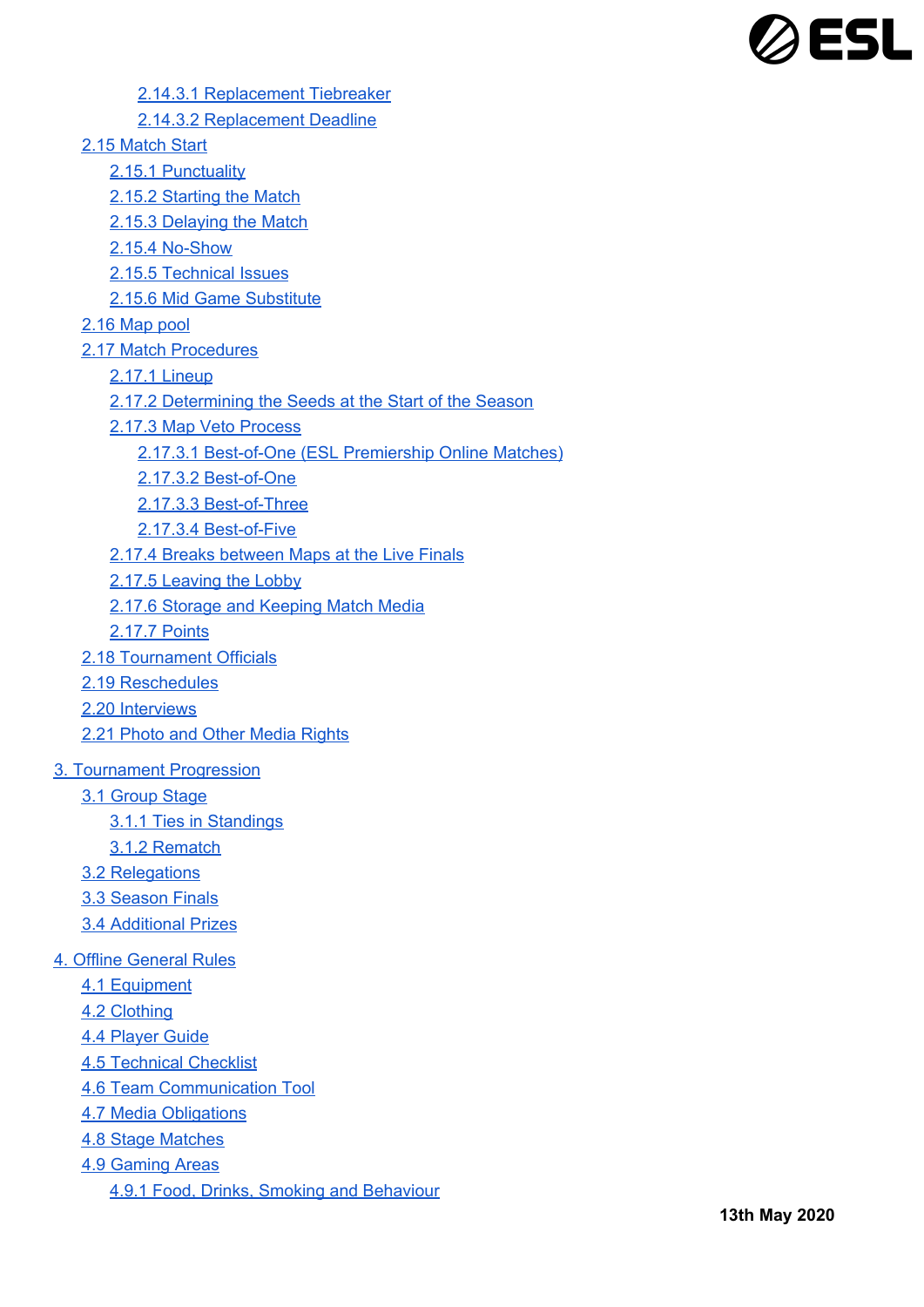

- 4.9.2 [Removable](#page-25-2) Media
- 4.9.3 [Electronic](#page-25-3) Devices
- 4.9.4 [Unused](#page-25-4) Items
- 4.9.5 [Internet](#page-25-5) Access
- 4.10 [Warm-Up](#page-25-6) Period
- 4.11 [Timeouts](#page-25-7)
- 4.12 [Technical](#page-26-0) Issues
	- 4.12.1 [Communication](#page-26-1) During Technical Pauses
- 4.13 Lineup [Changes](#page-26-2)
- 4.14 In-game [Nickname](#page-26-3)
- 4.15 [Behaviour](#page-26-4) on Stage
- 4.16 [Tournament](#page-26-5) Headsets
- 4.17 [Confirmation](#page-26-6) of Lineup
- 4.18 [Submitting](#page-27-0) Travel
	- 4.18.1 [Booking](#page-27-1) Travel
	- 4.18.2 [Traveling](#page-27-2) from outside the UK
- 5. [Game-Specific](#page-27-3) Rules
	- 5.1 Game [Server](#page-27-4)
	- 5.2 Game [Settings](#page-27-5)
		- 5.2.1 Item [Name](#page-27-6) Tags
		- 5.2.2 [Overtime](#page-27-7)
		- 5.2.3 [Configuration](#page-27-8) / Start Parameters
		- 5.2.4 [Forbidden](#page-28-0) Scripts
	- 5.3 Use of Bugs and [Glitches](#page-28-1)
		- 5.3.1 List of Bugs and [Glitches](#page-28-2)
		- 5.3.2 New [Positions](#page-28-3)
- 6. ESIC, Rule Violations and [Punishments](#page-28-4)
	- 6.1 [ESIC](#page-29-0)
	- 6.2 Code of [Conduct](#page-29-1)
	- 6.3 General [Punishments](#page-29-2)
		- 6.3.1 Breaking [Confidentiality](#page-29-3)
		- 6.3.2 Refusal of Match [Broadcast](#page-29-4)
		- 6.3.3 Providing and Changing [Participants](#page-29-5) Details
			- 6.3.3.1 [Providing](#page-29-6) Incorrect Details
			- 6.3.3.2 [Providing](#page-29-7) Details After the Deadline
			- 6.3.3.3 Details Provided Not Up to [Standard](#page-29-8)
	- 6.4 [Punishments](#page-30-0) for Cheating
	- 6.5 [Doping](#page-30-1)
		- 6.5.1 [Refusing](#page-30-2) to be Tested
		- 6.5.2 List of Prohibited [Substances](#page-30-3) and Methods
		- 6.5.3 Prescribed [Medication](#page-30-4)
		- 6.5.4 [Punishments](#page-30-5) for Doping
	- 6.6 Using Alcohol or Other [Psychoactive](#page-30-6) Drugs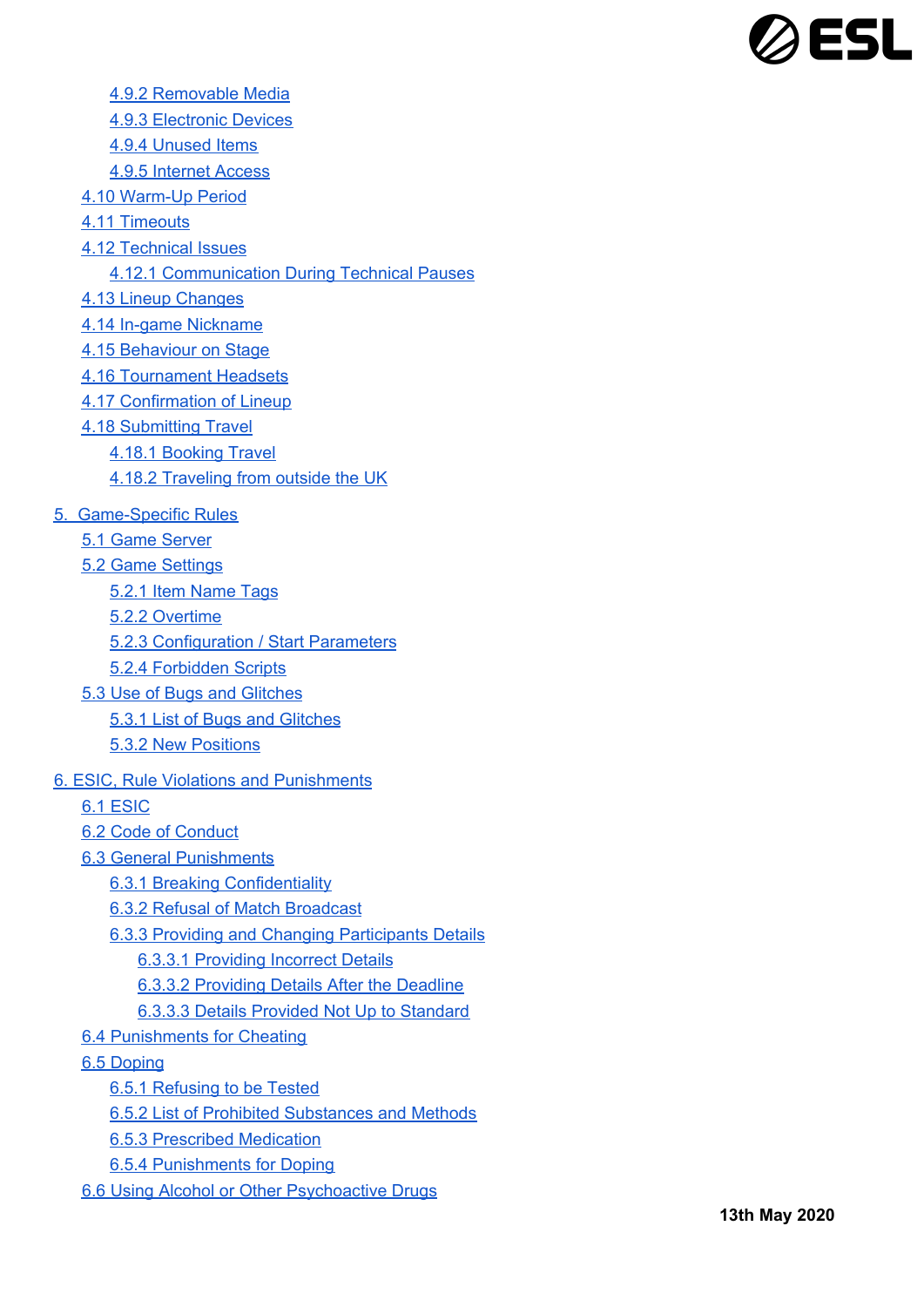

6.7 [Betting](#page-30-7) 6.8 Competition [Manipulation](#page-31-0) 6.8.1 [Punishments](#page-31-1) 6.9 [Match](#page-31-2) Fixing 6.9.1 [Punishments](#page-31-3) 6.10 [Publisher](#page-31-4) or ESIC Bans 6.11 Breach of Netiquette 6.11.1 Insults 6.11.2 [Spamming](#page-32-0) 6.11.3 [Spamming](#page-32-1) Ingame 6.12 [Unsportsmanlike](#page-31-5) Behaviour 6.13 [Punishments](#page-32-2) in Matches [6.13.1](#page-32-3) Late Map Veto 6.13.2 Player [Punctuality](#page-32-4) 6.13.3 [Leaving](#page-32-5) the Lobby Early 6.14 Punishments in Offline [Tournaments](#page-32-6) 6.14.1 [Mistreating](#page-32-7) Equipment 6.14.2 [Removing](#page-33-0) Headsets 6.14.3 [Inappropriate](#page-33-1) Behaviour on Stage 6.14.4 Losing or Damaging [Equipment](#page-33-2) 6.14.5 [Sharing](#page-33-3) Photos Before the Event Starts 6.15 Game [Punishments](#page-33-4)

- 6.15.2 Use of Bugs and [Glitches](#page-33-5)
- 6.15.3 Round [Restarts](#page-33-6)

7. [Copyright](#page-33-7) Notice

8. [Penalty](#page-34-0) Points Table

**[Amendments](#page-36-0)**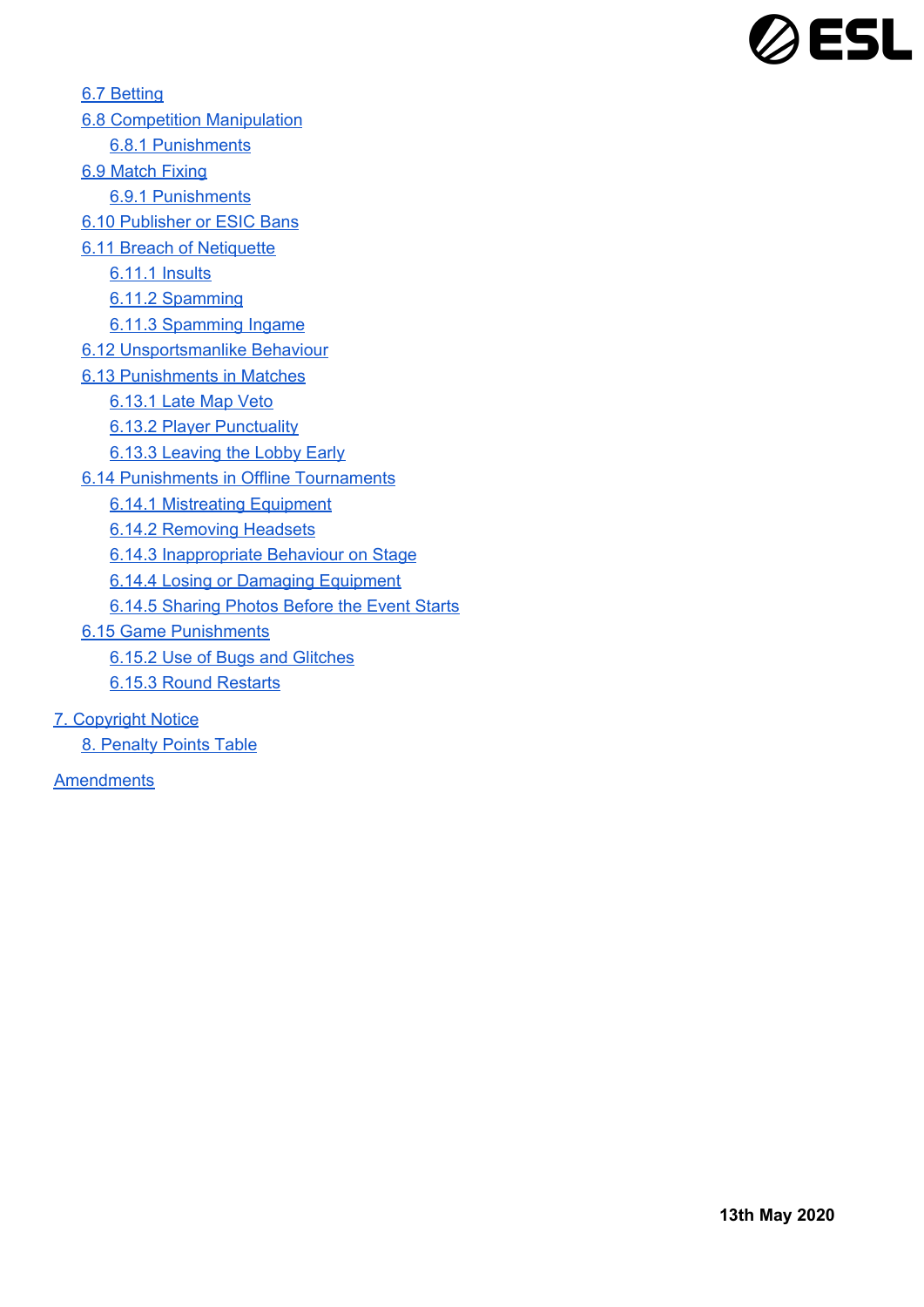

# <span id="page-6-1"></span><span id="page-6-0"></span>1. Definitions

# 1.1 Range of Validity

This is the only valid rulebook for the ESL Premiership, its participants and all maps played within the scope of the ESL Premiership. With their participation, the participant states that they understand and accept all rules.

# <span id="page-6-2"></span>1.2 Term Definitions

**'ESL Premiership'** - The name of the league that this rulebook governs.

**'Team'** - A group of people representing the same brand.

**'Map'** - A single match of a given game played on a single in-game level.

**'Series'** - A group or succession of maps played together in a best of 3 or best of 5 format

**'Match'** - A game contested over a single map or a collection of maps (series).

**'Player'** - An individual who competes for a team in matches

**'Coach'** - an individual that advises the Team but can be listed as a substitute at the same time

**'Substitute'** - The backup players who are part of a Team

**'Roster'** - A list of everyone associated with the Team: Players, Substitutes, Coach, Manager, Staff etc **'Line-Up'** - The 5 players that will be playing in a specific play day

**'Starters'** - The 5 main players of a Team

**'Organisation'** - an established brand within esports with a functional structure, which is represented by the Roster.

**'Head Referee'** - The main person who has overall adjudication and has the final word on all decisions made by the referees if there is ever a dispute or appeal.

**'Live Match'** - Any ESL Premiership match, whether taking place online or offline

**'Defaulted'** - Meaning to give favour in score to one party due to lack of opposition or failure to fulfil an obligation/follow the rules.

**'No-Show'** - Not turning up to a game without giving notice to the Head Referee

**'Penalty Point (Major and Minor)'** - Penalty points are issued to teams for infractions or breakages of rules. These penalty points result in a deduction of prize money from a season. Accrual of those points can result in further action taken against teams.

**'Disqualification'** - Removal of a team from the ESL Premiership due to league infractions.

**'Tie-Breakers'** - When Teams have an equal score and a factor is needed to determine who wins.

**'League Points'** - Points earned in the league due to the progression of games, e.g winning a match **'Head to Head Points'** - Points earned against a specific opponent in a tied score.

**'Head to Head Round Difference'** - Total round difference between all tied participants.

**'Overall Round Difference'** - Total round difference between all participants in the league.

'**Overall Rounds Won in Regular time**' - The number of rounds won before overtime

**'Game Difference'** - The total number of Games won by a Team minus the total number of Games lost by such Team.

**'Discord'** - A social communication application available on mobile and PC which is used as the official communication platform for the ESL Premiership.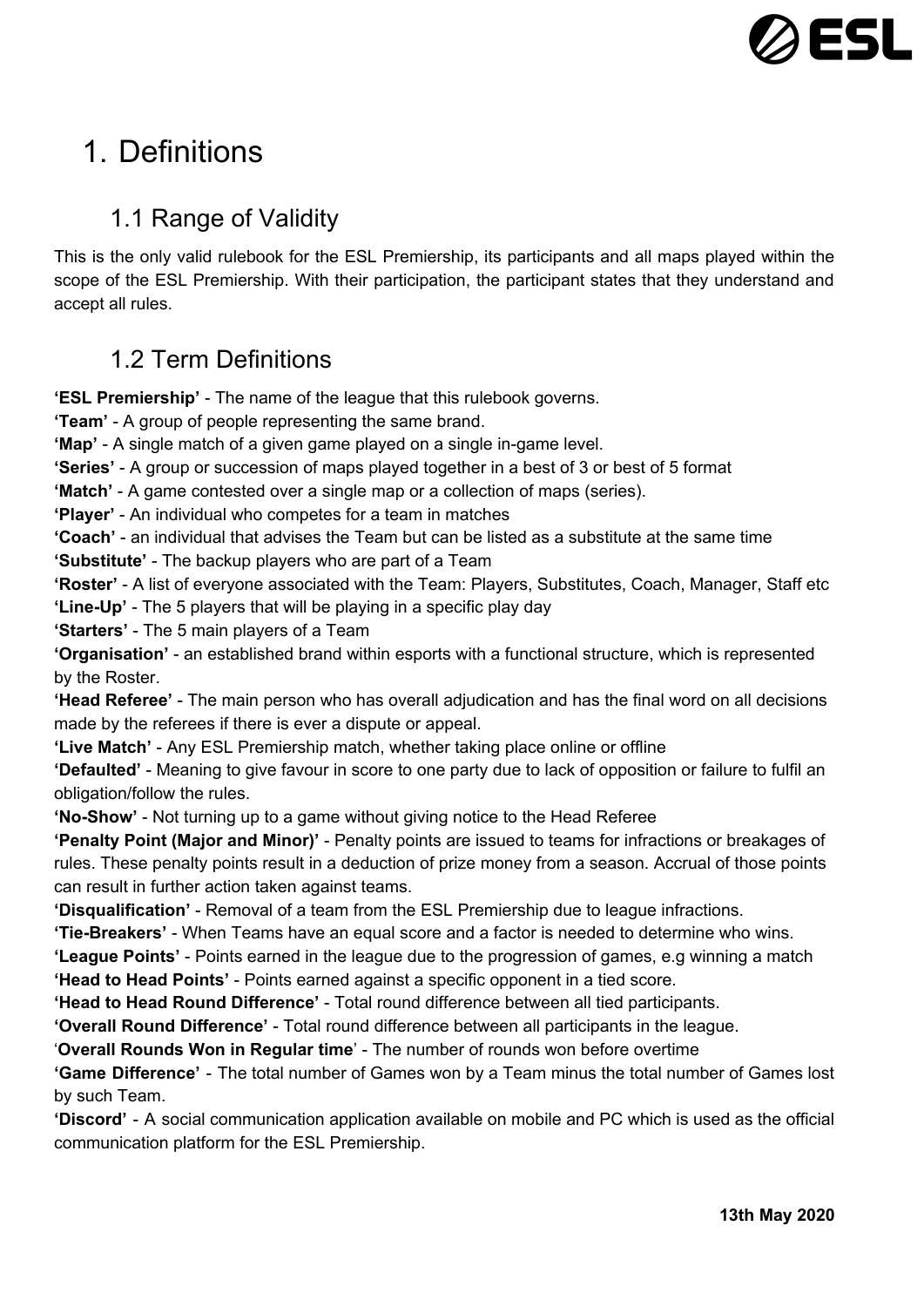

## <span id="page-7-0"></span>1.3 Participants

An ESL Premiership participant is a captain, starter, substitute or coach that is listed on an ESL Premiership roster. Any participant of an ESL Premiership team is considered to be locked to it regardless of whether or not the person has played in the league. No participant can be part of more than one organization/team taking part in overlapping seasons of ESL professional gaming competitions. This includes, but is not limited to:

- Intel Extreme Masters
- ESL One
- ESL Pro League
- ESL National/Regional Championship or any of those leagues' qualifiers e.g. Mountain Dew League.

<span id="page-7-1"></span>If there is uncertainty whether someone is allowed to participate, please raise the issue with the tournament officials as soon as possible.

### 1.3.1 Locked to the Roster

Participants of an ESL Premiership team are considered locked to that team. This means the team is responsible for the participant. Any penalties for rule infractions made by a participant will be levied against the team as a whole. This does not necessarily include bans.

## <span id="page-7-2"></span>1.4 Time Zone

The ESL websites ([https://play.eslgaming.com](https://play.eslgaming.com/) and <https://pro.eslgaming.com/uk>) will display the times of match according to the time zone each user has specified in the account settings. Users that are not logged in will have times displayed in the timezone assigned to them from their Geolocation.

Official league communication will use the following timezones:

<span id="page-7-3"></span>● UK - GMT or BST

## 1.5 The Season

<span id="page-7-4"></span>The season is approximately 12 weeks long, which includes the regular season, playoffs, the relegation tournament and the additional qualifier for MDL. Season length may vary.

## 1.6 Region

The region of the ESL Premiership is Europe. Only participants from the following countries are eligible to participate:

● Albania, Andorra, Armenia, Austria, Azerbaijan, Belarus, Belgium, Bosnia and Herzegovina, Bulgaria, Croatia, Cyprus, Czechia, Denmark, Estonia, Finland, France, Georgia, Germany, Greece, Hungary, Iceland, Ireland, Italy, Kazakhstan, Kosovo, Latvia, Liechtenstein, Lithuania, Luxembourg, Malta, Moldova, Monaco, Montenegro, Netherlands, North Macedonia, Norway,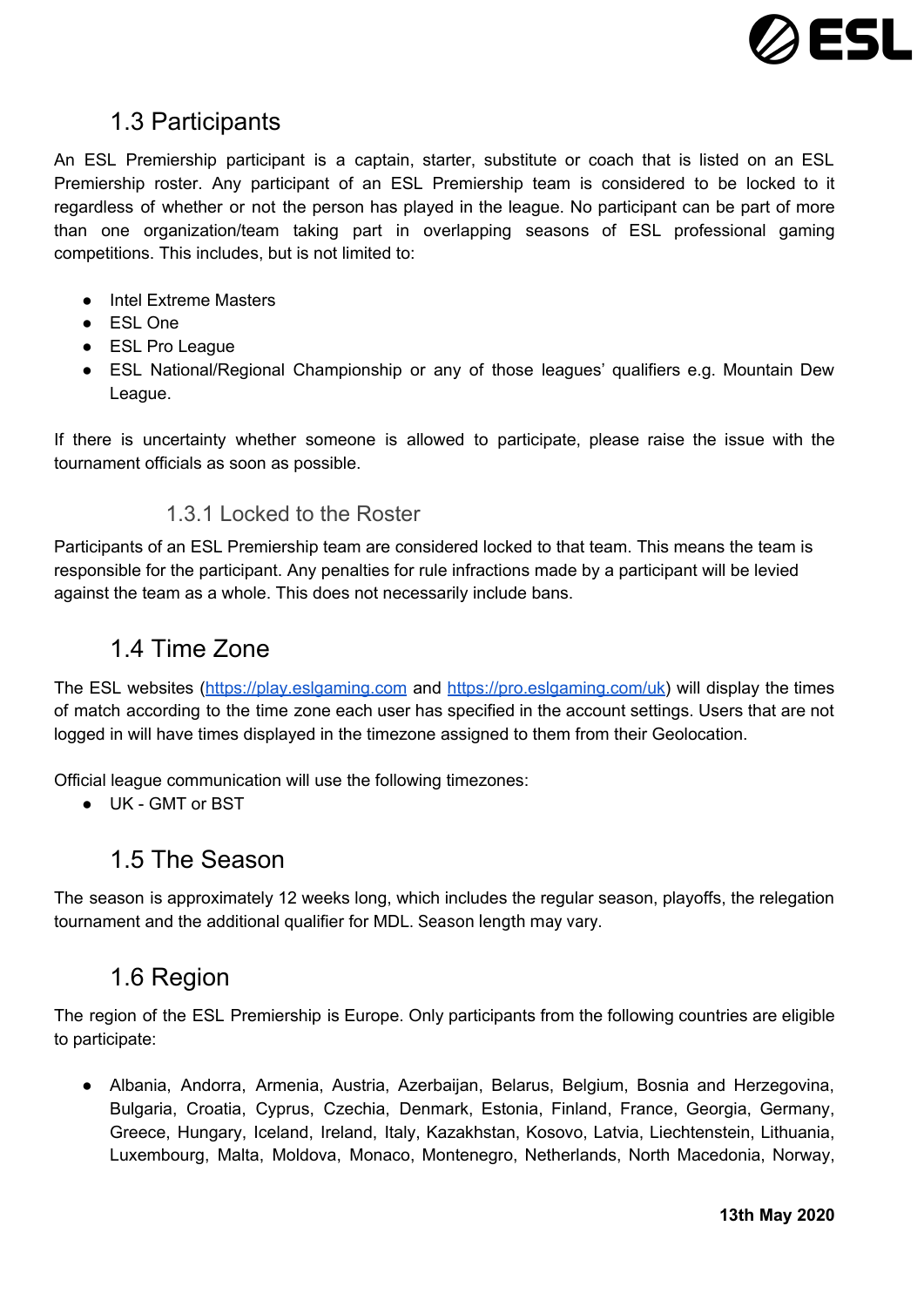

Poland, Portugal, Romania, Russia, San Marino, Serbia, Slovakia, Slovenia, Spain, Sweden, Switzerland, Turkey, Ukraine, United Kingdom, Vatican City

# <span id="page-8-0"></span>1.7 Punishments

## 1.7.1 Definitions and Scope of Punishments

<span id="page-8-1"></span>Punishments are given for rule violations within the ESL Premiership. Punishments may consist of the following:

- Warnings
- Minor or major penalty points
- Default losses
- Player/team bans or disqualification

<span id="page-8-2"></span>Dependent on the incident in question, there may often be a combination of punishments issued. Any punishments will be communicated to participants via Discord.

### 1.7.1.1 Warnings

<span id="page-8-3"></span>Official warnings may be given for first offences, at the discretion of the Head Referee. Any repeated offences of the same kind will lead to more severe punishments.

### 1.7.1.2 Minor Penalty Points

Minor penalty points are given for non-severe rulebook infractions including, but not limited to:

- Failing to submit match lineups by the requested time
- Being late for a match
- Delaying the broadcast
- Use of offensive language against other participants/league staff
- Failing to respect decisions of the tournament administration

<span id="page-8-4"></span>Each minor penalty point amounts to a one (1) percent deduction of any prize money a team earns in the tournament.

### 1.7.1.3 Major Penalty Points

Major penalty points are given for severe rulebook infractions including, but not limited to:

- Deliberately deceiving league staff
- Failing to show up for matches
- Repeated rule-breaking

Each major penalty point amounts to a ten (10) percent deduction of any prize money a team earns in the tournament.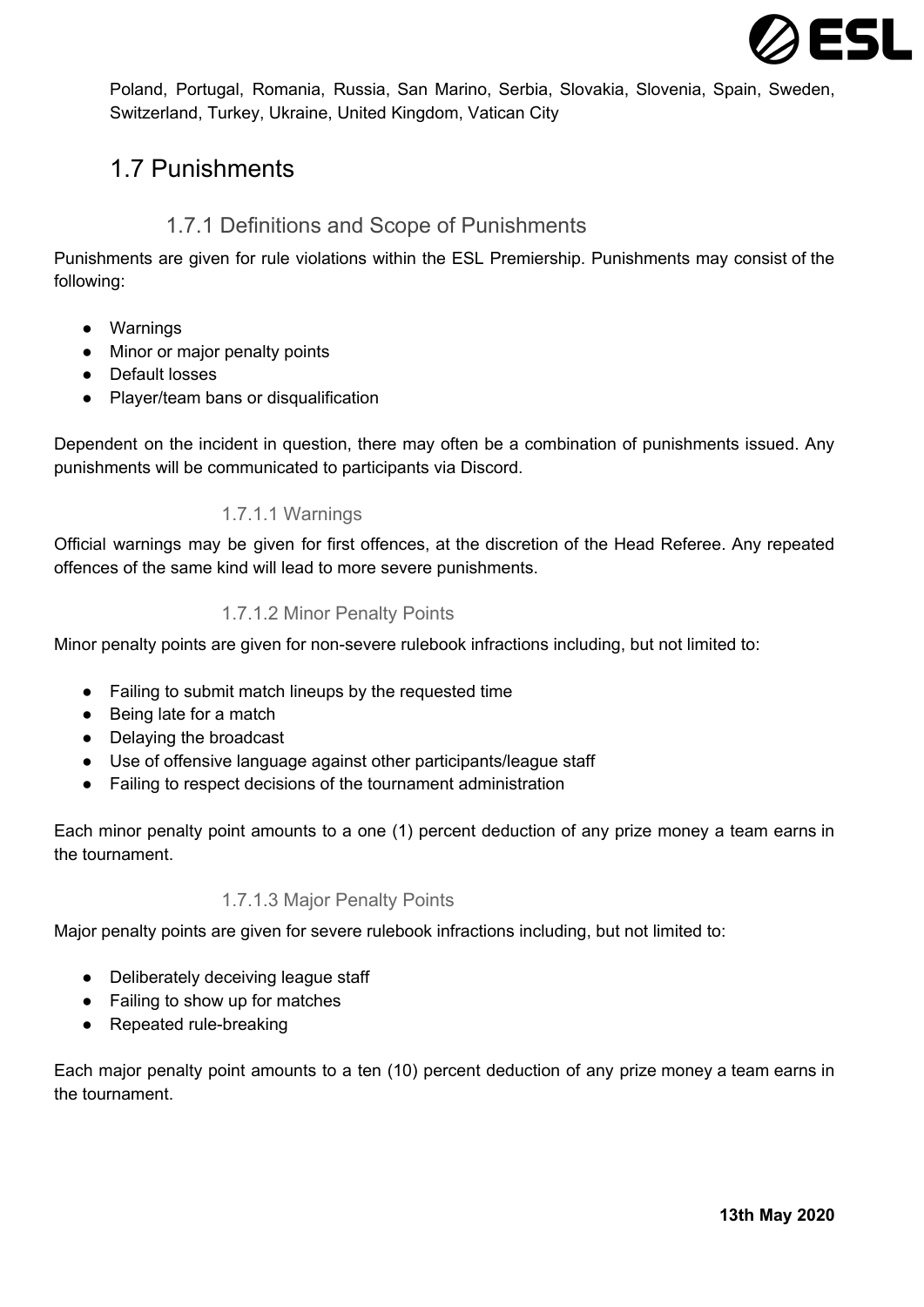

#### 1.7.1.4 Bans

Bans are given for very severe rulebook infractions including, but not limited to:

- Ringing
- Using
- Use of an unregistered player
- Cheating

<span id="page-9-0"></span>Bans can be given either to a player or a whole team, depending on the circumstances surrounding the infraction.

### 1.7.1.5 Disqualification

Disqualifications can be given to teams in very rare circumstances, when deemed appropriate by the Head Referee. Disqualified teams forfeit all accumulated prize money from the tournament in question. In extreme cases, teams and players can also be banned for up to two (2) years from the competition.

<span id="page-9-1"></span>To preserve the integrity of the tournament, teams will be disqualified from the tournament upon acquiring thirty five (35) total penalty point deductions.

### 1.7.1.6 Additional Methods of Punishment

<span id="page-9-2"></span>In rare circumstances, the tournament administration may define and implement other methods of punishments.

### 1.7.2 Combining Punishments

<span id="page-9-3"></span>The listed methods of punishments are not mutually exclusive and may be given in combination, as seen fit by the tournament administration.

## 1.7.3 Punishments for Repeat Offences

All punishments outlined in this rulebook are applicable for first-time offences. Repeat offences will usually be punished more severely than the initial offence. If repeat offences continue to occur, further measures will be taken against the participant, up to and including disqualification from the tournament.

## 1.7.4 Punishments and Sanctions Outside the ESL Premiership

<span id="page-9-4"></span>Punishments and sanctions outside of the ESL Premiership on the ESEA and ESL Play platform do not normally apply towards the ESL Premiership except when punishment has been awarded for cheating.

<span id="page-9-5"></span>Punishments and sanctions given by tournament operators not related to ESL in any way will not be upheld within the ESL Premiership, unless specifically requested by ESIC (Esports Integrity Council).

## 1.7.5 Punishment Communication

In the case of a suspected rulebook infraction, the connected participants will be notified via Discord of the rule in question, any evidence the tournament administration has in connection to the infraction, and what the possible punishments are. Teams are given 48 hours to respond to the allegations and provide any counter-evidence. After taking into consideration any statements and counter-evidence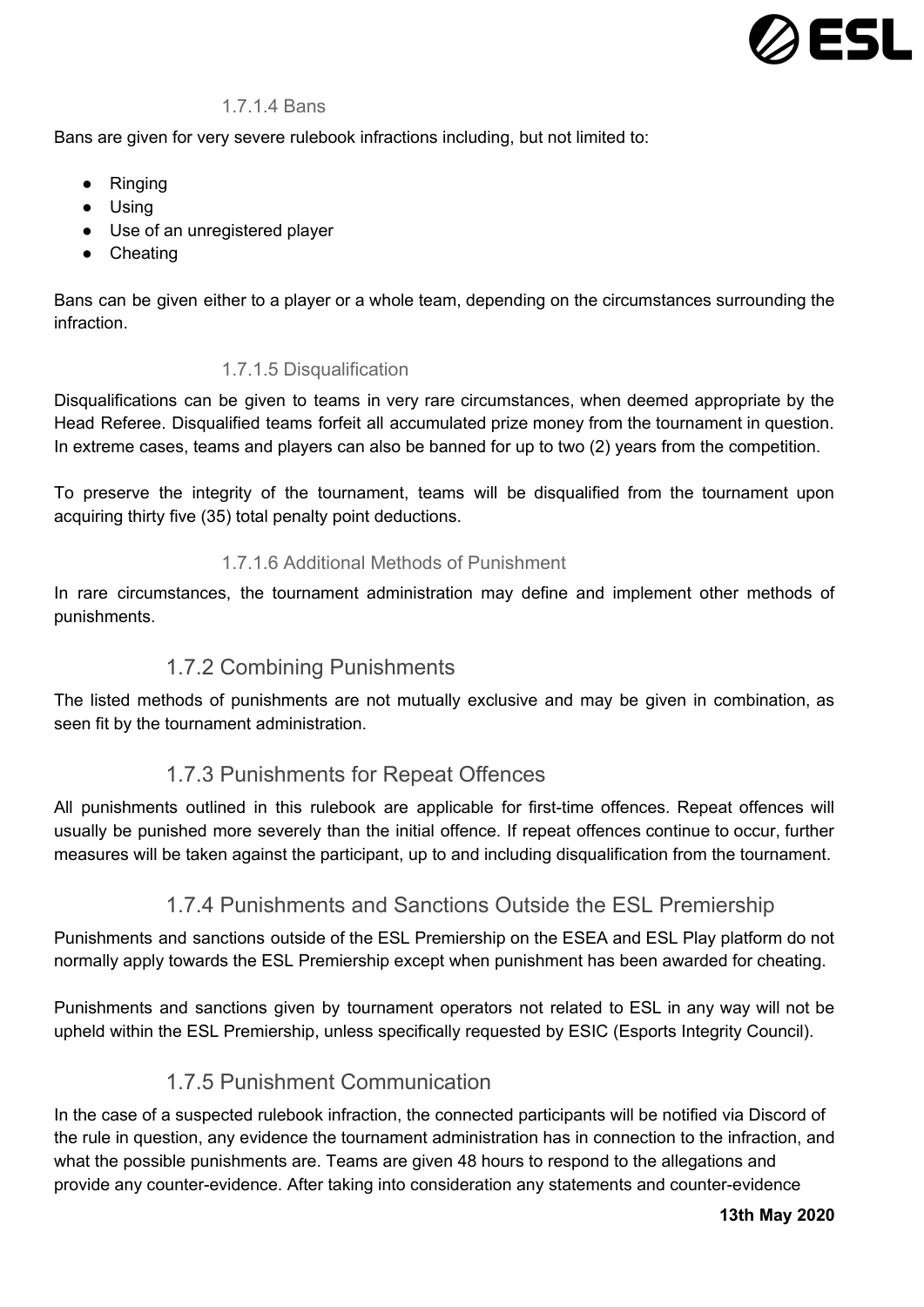

supplied by the team, the tournament administration will make a ruling and apply the relevant punishment, if necessary.

# <span id="page-10-1"></span><span id="page-10-0"></span>2. General

# 2.1 Rule Changes

ESL reserves the right to amend, remove, or otherwise change these rules, without notice. ESL also reserves the right to make a judgment on cases not specifically covered by, or that go against the rulebook, in order to preserve the spirit of fair competition and sportsmanship.

# <span id="page-10-2"></span>2.2 Validity of the Rules

<span id="page-10-3"></span>If any provision of this rulebook becomes illegal, invalid or unenforceable in any jurisdiction, that shall not affect the validity or enforceability of any other provision of this rulebook, in that jurisdiction.

### 2.2.1 Local Laws

<span id="page-10-4"></span>If any rules or procedures are in conflict with local laws, they will be adjusted in a way that both aligns with local laws and retains their intended meaning.

## 2.3 Confidentiality

The content of all communications with league staff is deemed strictly confidential. The publication of such material is prohibited without written consent from the Head Referee. Any breach of confidentiality will be reviewed on a case by case basis, with up to ten (10) minor penalty points being assigned for each breakage of this rule.

If confidentiality has been broken, the involved parties are required to remove all confidential material immediately, from all sources. For every 24 hours the material is not removed, the team will receive further punishments. Depending on the intent behind the breach, along with the content of any confidential materials released, ESL reserves the right to disqualify any involved participants from the league.

## <span id="page-10-5"></span>2.4 Additional Agreements

The tournament administration is not responsible for, nor do they agree to enforce, any unsanctioned agreements made between individual players or teams. The tournament administration does not condone such agreements taking place, and any agreements that go against the ESL Premiership rulebook are acceptable under no circumstances. This includes, but is not limited to:

- Rescheduling ESL Premiership matches
- Playing with a different roster than was communicated to the Head Referee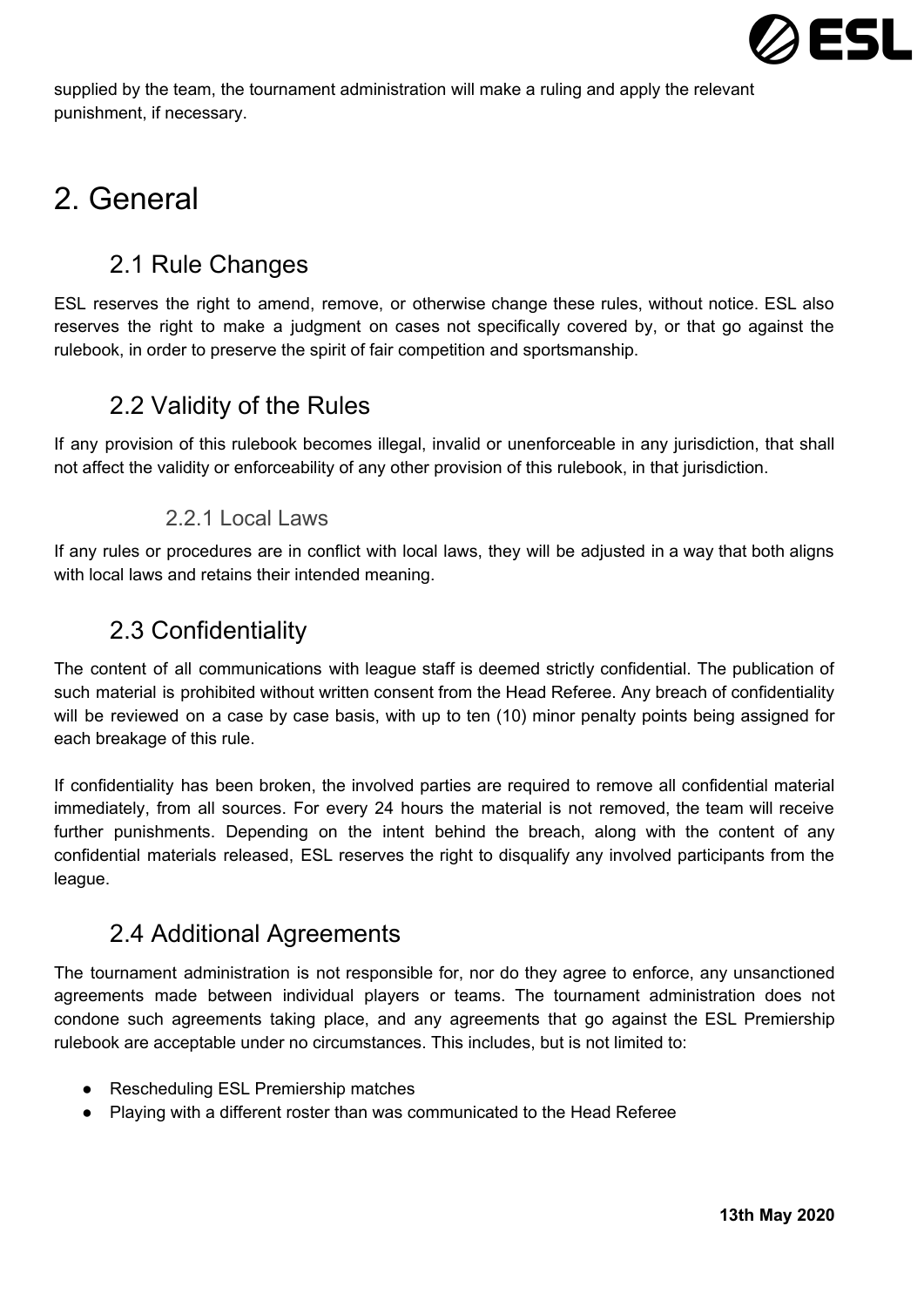

# <span id="page-11-0"></span>2.5 Match Broadcasting

### 2.5.1 Broadcasting Rights

<span id="page-11-1"></span>All broadcasting rights for the ESL Premiership are owned by ESL Gaming UK Ltd. This includes, but is not limited to:

- Live streams
- GOTV streams
- TV broadcasts
- <span id="page-11-2"></span>● YouTube VoDs

### 2.5.2 Waiving These Rights

ESL Gaming UK Ltd. has the right to award broadcasting rights for one or multiple matches to a third party. In such cases, the broadcast must have been arranged with the tournament administration prior to the start of the match.

### 2.5.3 Participant Cooperation

<span id="page-11-3"></span>Players cannot refuse to have their matches broadcast, nor can they choose in what manner the match will be broadcast. The broadcast can only be rejected by the tournament officials. The player agrees to make sufficient accommodation so that broadcasting of matches can take place.

## <span id="page-11-4"></span>2.6 Communication

### 2.6.1 Discord

<span id="page-11-5"></span>The official communication method of the ESL Premiership is Discord. Being in the Discord server is the only way for all participants to keep up to date on the day to day running of the ESL Premiership. Discord may also be used for communication during live matches.

Please allow up to twenty four (24) hours to receive a response at any given time. If you have not received a response within twenty four (24) hours, please ensure you have tagged the relevant department or individual. If you still have not received a response within twelve (12) hours of tagging an individual, then please send an email to **[premiership.uk@eslgaming.com](mailto:premiership.uk@eslgaming.com)** and a tournament official will get in touch as soon as possible. If you contact a member of staff outside of the designated Discord channels, your query or request may not be received. Please do not rely on direct messages.

<span id="page-11-6"></span>It is mandatory for at least three (3) active players and one (1) staff member (where applicable) to be present in the ESL Premiership Discord throughout the active season.

### 2.6.2 Email

Email is used as a secondary form of communication during the ESL Premiership. An email will be used to communicate important information such as match schedules, and will mostly be used outside of the active season for the sake of expediency.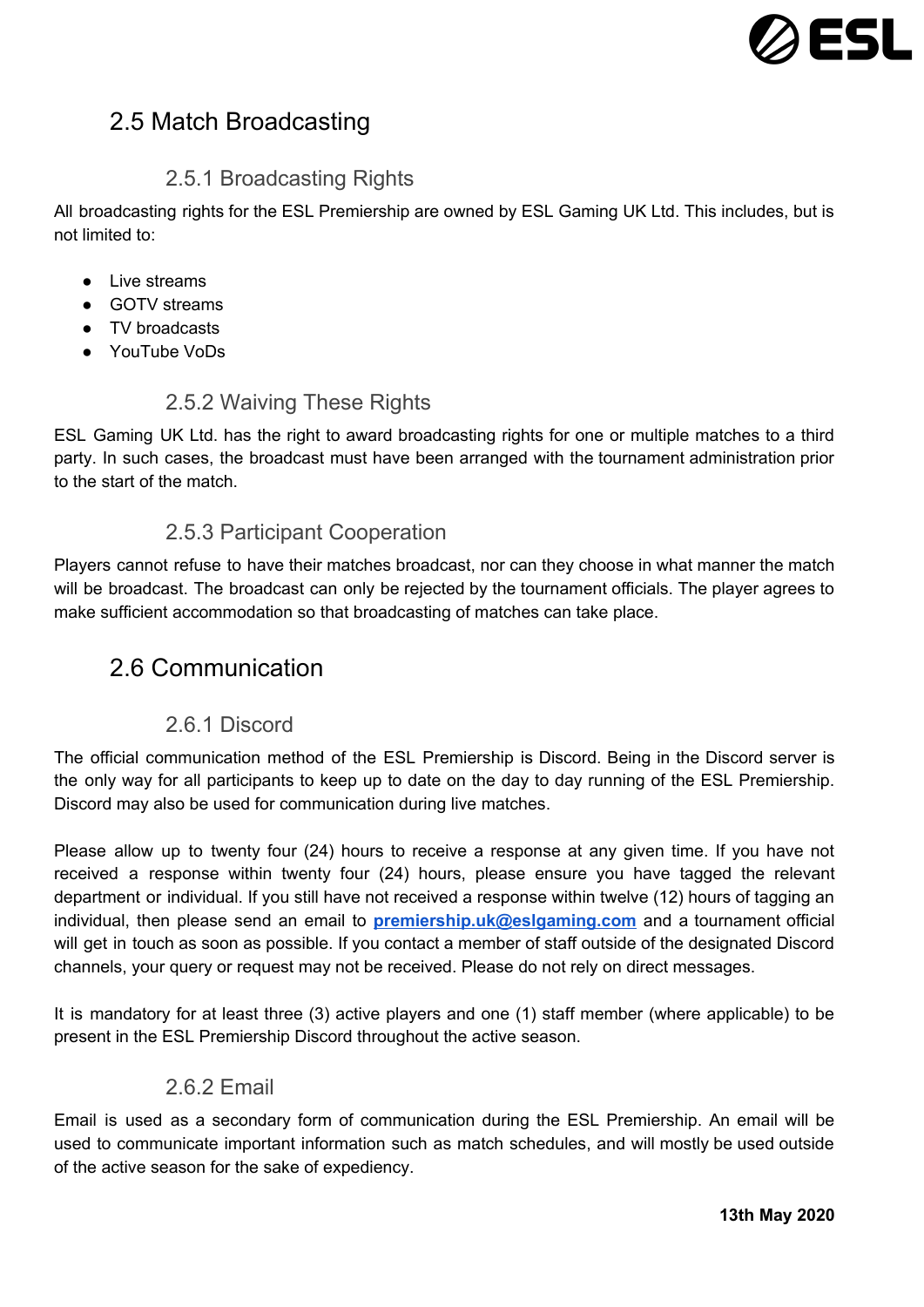

### 2.6.3 Participant Responsibility

<span id="page-12-0"></span>Participants are responsible for ensuring that they are in the correct channels within the ESL Premiership Discord server to receive accurate information from the tournament officials. Participants are obligated to use the *#identification* channel in order to be placed in the correct channels. Failure to do so could result in missing out on vital information, which the tournament officials do not take responsibility for.

# <span id="page-12-1"></span>2.7 Sponsor Restrictions

## 2.7.1 Mature Content

<span id="page-12-2"></span>Sponsors or partners that are widely known for pornography, drug use or any other adult/mature themes and products are not allowed in connection with the ESL Premiership.

# <span id="page-12-3"></span>2.8 Conditions of Participation in the ESL Premiership

## 2.8.1 Age Restriction

<span id="page-12-4"></span>**All participants of the ESL Premiership must be over sixteen (16) years of age.** If a player is due to turn 16 during the Premiership season, they may be classed as a substitute but cannot play until the day they reach the required age.

### 2.8.2 Regional Limitations

<span id="page-12-6"></span><span id="page-12-5"></span>All participants must reside within Europe. Coaches and other organisational staff can be from outside Europe but will not be supported by ESL when travelling to ESL Premiership events.

## 2.8.3 Physical Location During Online Matches

Online matches must be played from the country each participant resides. An exception to this rule may be granted by the Head Referee if the participant has a valid reason to play from another country. Ping from the prospective country will be taken into account when granting the exception.

### 2.8.4 Residency Requirement

<span id="page-12-8"></span><span id="page-12-7"></span>All rosters must consist of three (3) players residing within and playing from the United Kingdom or Ireland. Failure to fulfil this requirement will make the roster ineligible to participate.

# 2.9 Player Details

Players are required to provide all necessary information including, but not limited to:

- Full name
- Contact details
- Date of birth
- Address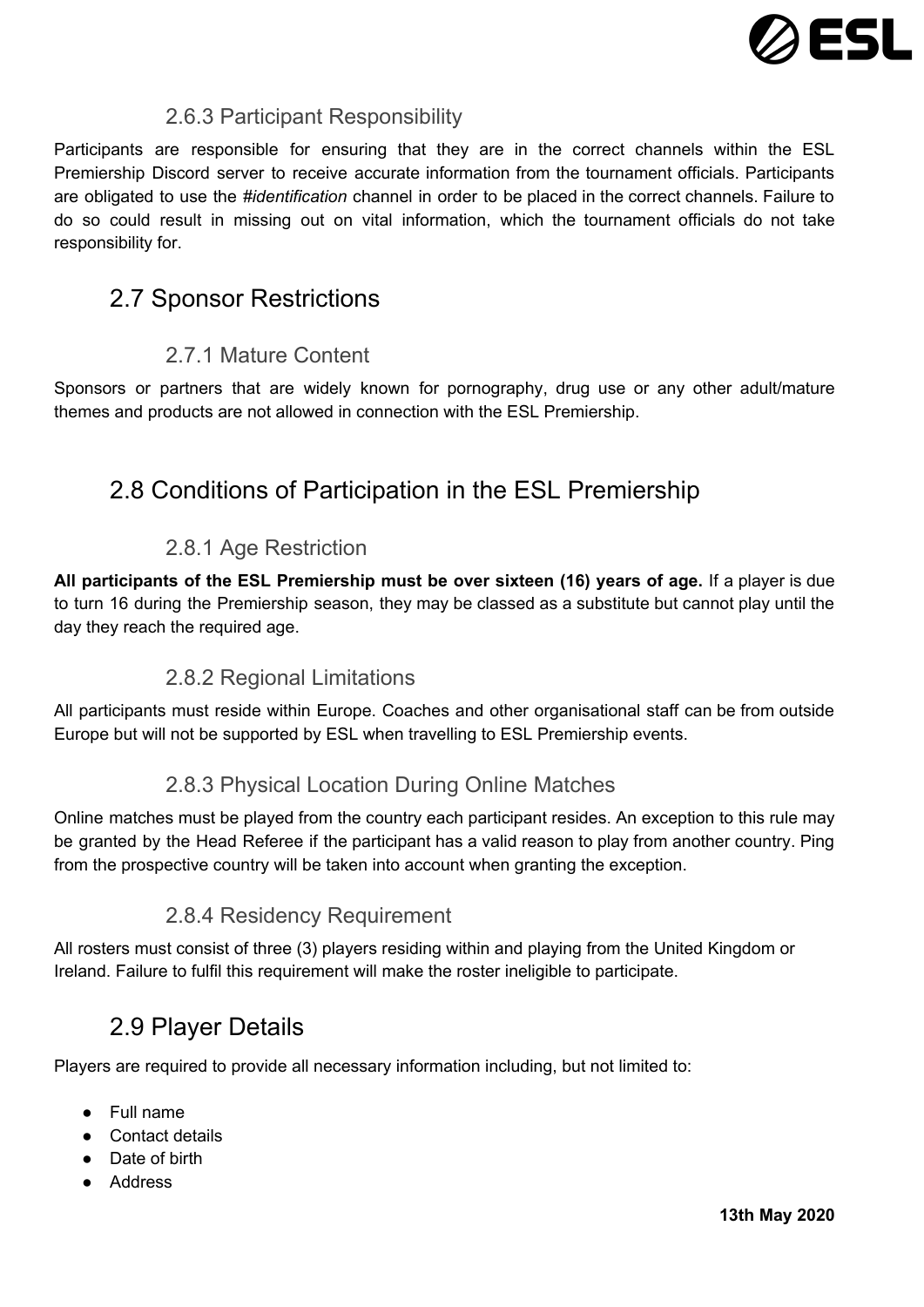

- Photo
- <span id="page-13-0"></span>Photographic ID

### 2.9.1 Game Accounts

<span id="page-13-1"></span>Every playing participant must have their Steam account linked to their ESEA profile and must provide it to the tournament officials at the start of each season.

## 2.10 Teams

<span id="page-13-2"></span>Slots in the ESL Premiership are owned by the players in each team that played in at least 50% of the games in either the previous season or the relegation/qualification tournament.

### 2.10.1 Standards

When requested, teams are required to send us all needed information including, but not limited to logos, and social media accounts. An ESL Premiership team must abide by certain standards of quality.

The following information must be provided at the start of the season:

- Relevant team name
- <span id="page-13-3"></span>• Team logo, in vector format, both dark and light versions (where applicable)

### 2.10.2 Team Names

The ESL Premiership team name must not have any extensions such as "CS team". It must only consist of the team name and/or a potential name sponsor. To prevent confusion, only names that are not already being used by another team in the same discipline are allowed. Sponsor names may appear on more than one team as long as the main part of the team name differs.

<span id="page-13-4"></span>A team's name must not conflict with publisher or ESL sponsor rules. Teams will be contacted with a request of name change if a conflict exists.

### 2.10.3 Changes in Team Appearances

All changes must be requested forty-eight (48) hours before the start of the next playday in which the team is participating in. Any changes in the team account should be approved by the tournament officials before the changes are allowed to take place. This includes but is not limited to:

- Adding or removing players
- Changing the team name
- Changing the team logo

Any changes completed without approval of the tournament officials will be revoked, not shown on broadcast and subject to penalties. Approval may only be granted by the Head Referee and must be granted via Discord. If approval is given by anyone else, the Head Referee has the right to revert this change.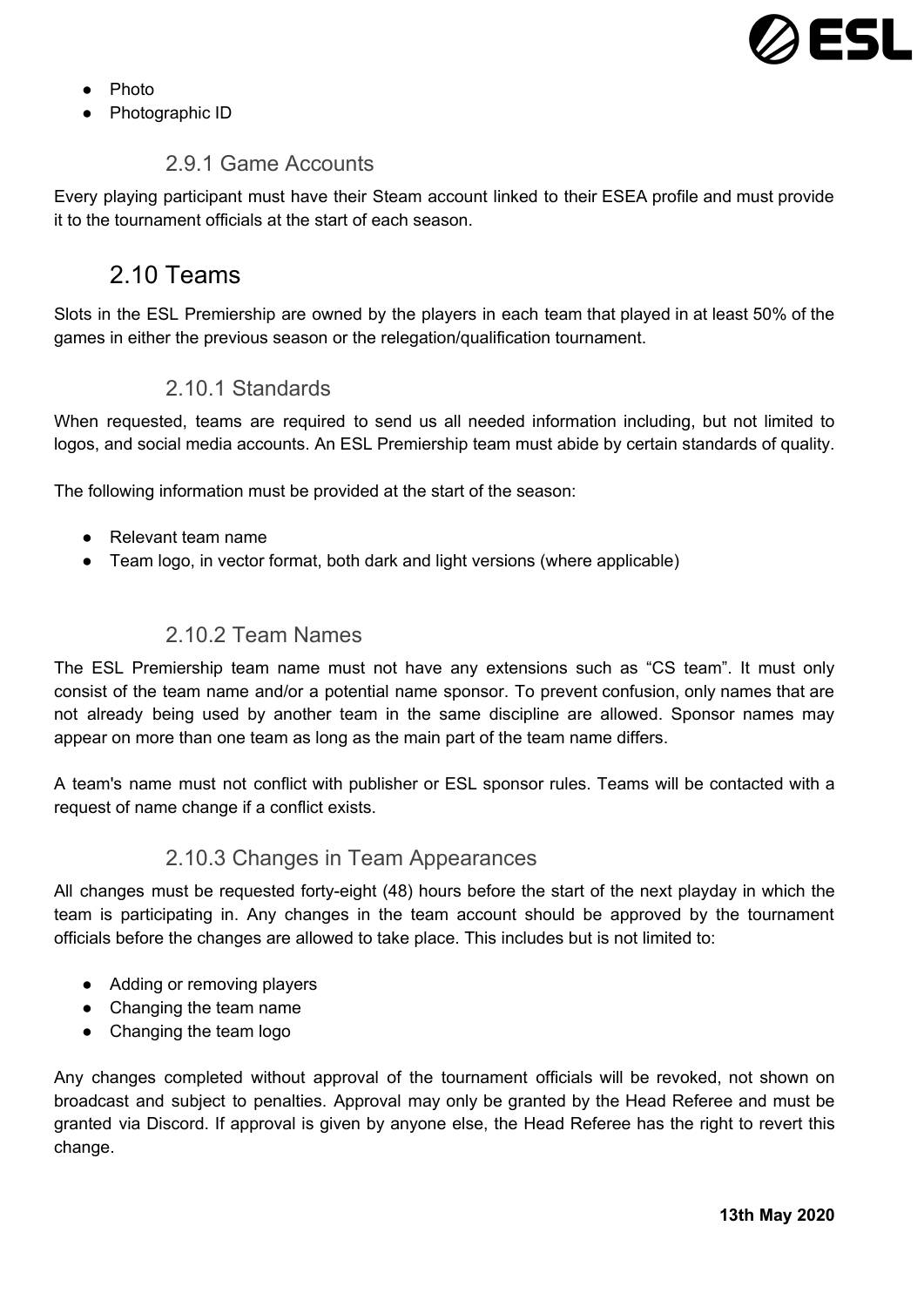

## <span id="page-14-1"></span>2.10.4 Roster Changes

## <span id="page-14-0"></span>2.10.5 Player Transfer

When any player is added to a team in the ESL Premiership, this is considered a transfer. If a player from an existing ESL Premiership team moves to a different team in the ESL Premiership, this is classed as a transfer for the team that received the player. The only time a move is not classed as a transfer is when a player moves roles within the team.

<span id="page-14-2"></span>A player leaving a roster will not grant a team a transfer to replace the player. Substitutes are highly recommended in case a team is out of transfers.

#### 2.10.5.1 Formal Requirements

Before a player can be officially added to the roster, the tournament officials of the ESL Premiership must be formally notified via Email. The required information is all information required for the team sheet which was completed at the start of the season. Seek assistance from tournament officials if you're unsure what should be included.

Failure to notify the ESL Premiership tournament officials with the necessary information before adding the player may be penalised with up to two (2) minor penalty points. After a player is added to the team, the player needs to fill in the GDPR form that was provided at the start of the season. When the information has been given to the tournament officials, this will go through rigorous background checks to ensure the eligibility of the new addition.

### 2.10.5.2 Player Addition Deadline

<span id="page-14-3"></span>During the season, all transfers must be completed forty-eight (48) hours prior to the next tournament game for the player(s) to be eligible to play the following game day. Within forty-eight (48) hours of the tournament game, any transfers wanting to be made will result in five (5) minor penalty points. No transfers can be made after 18:01 GMT/BST on game day.

#### 2.10.5.3 Number of Transfers

<span id="page-14-4"></span>Teams are only able to make **two (2) transfers per season** to their roster, this can occur at any point during the season but has to abide by point 2.10.5.2. Once the online portion of the regular season is over all teams are awarded one (1) extra transfer.

When making changes, three (3) **starters must remain on the roster to be an eligible roster.**

### 2.10.5.4 Extra Transfers

If a team used up all possible transfers and would still like to make additions to the team one (1) major penalty point will be given per player addition.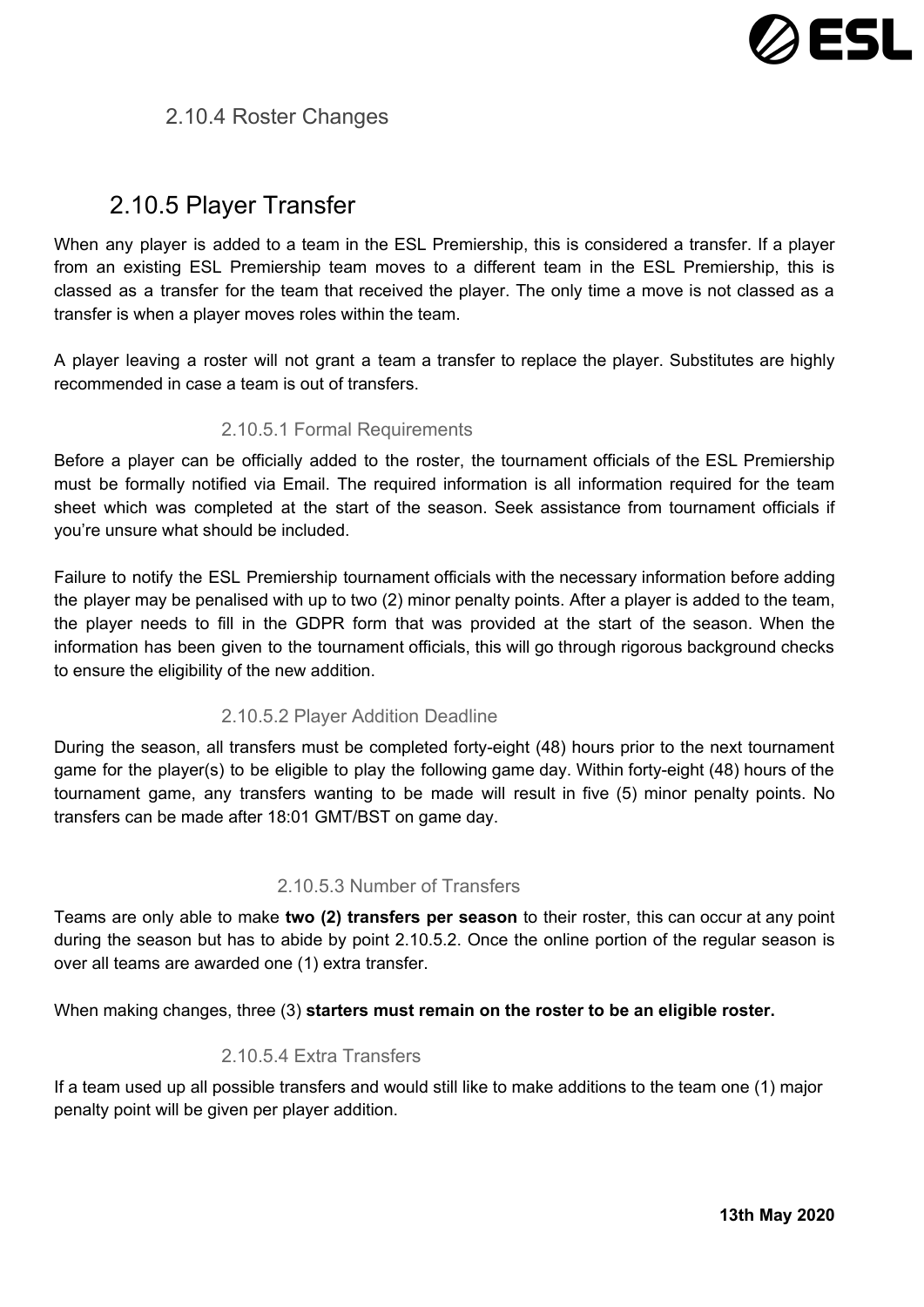

### 2.10.5.5 Additional Transfers

<span id="page-15-0"></span>If a player is made ineligible by ESL a free additional transfer may be given to a team. This would only be under extreme conditions and it is at the discretion of ESL whether a free transfer will be given.

### 2.10.5.6 End of Season Transfers

<span id="page-15-1"></span>Once the Playoffs have been completed, all teams involved in the Offline Final and Relegation will be awarded one (1) transfer to make.

### 2.10.6 Team Composition

### 2.10.6.1 Start of the Season

<span id="page-15-2"></span>Teams which have been invited to the ESL Premiership due to their final placement in the qualifier event or the previous season have to consist of at least five (5) main players, and up to four (4) substitute players. At least three (3) of the main players need to have played in at least fifty percent (50%) of the matches of the qualifier or previous season.

Alternatively, the team must have at least two (2) of the players to have played in at least fifty percent (50%) of the matches of the qualifier or previous season and are contracted to a team organisation.

If two (2) teams qualify for the same spot, the team with the highest sum of matches across their players will be invited. In case of a tie between two teams, the spot will be granted to one with more main players at the end of a season. If a player leaves a team, all the matches played by that player before leaving will not be considered into this calculation.

### 2.10.6.1.1 Replacement Teams

<span id="page-15-3"></span>If a team does not accept their invitation to the next season, a replacement team will be called upon. Depending on the time frame that this team is required to join the league, roster requirements may not be enforced upon that team. If the replacement team isn't able to adhere to the rules completely then they may be given less severe penalty points, but still be able to play in the league.

### 2.10.6.2 During the Season

<span id="page-15-4"></span>Three (3) of the five (5) main players need to be members of the team until the end of the season to be allowed to play during that season. If at any point this requirement is not fulfilled, the team may lose its slot in the ESL Premiership.

### 2.10.6.3 Late Roster Submission

<span id="page-15-5"></span>The final date to submit the start of season roster is **23:59 BST on Friday 21st August, 2020**. Any changes made to your team sheet after this cut-off point will be considered mid-season requests and may be allowed/denied based on the Rulebook. Failure to submit before **23:59 BST on 21st August, 2020** may result in a disqualification and a replacement team will be found.

### 2.10.7 Match Lineup

<span id="page-15-6"></span>The team's lineup for every match must consist of a minimum of three (3) starters and a maximum of (2) substitutes, and exactly five (5) players.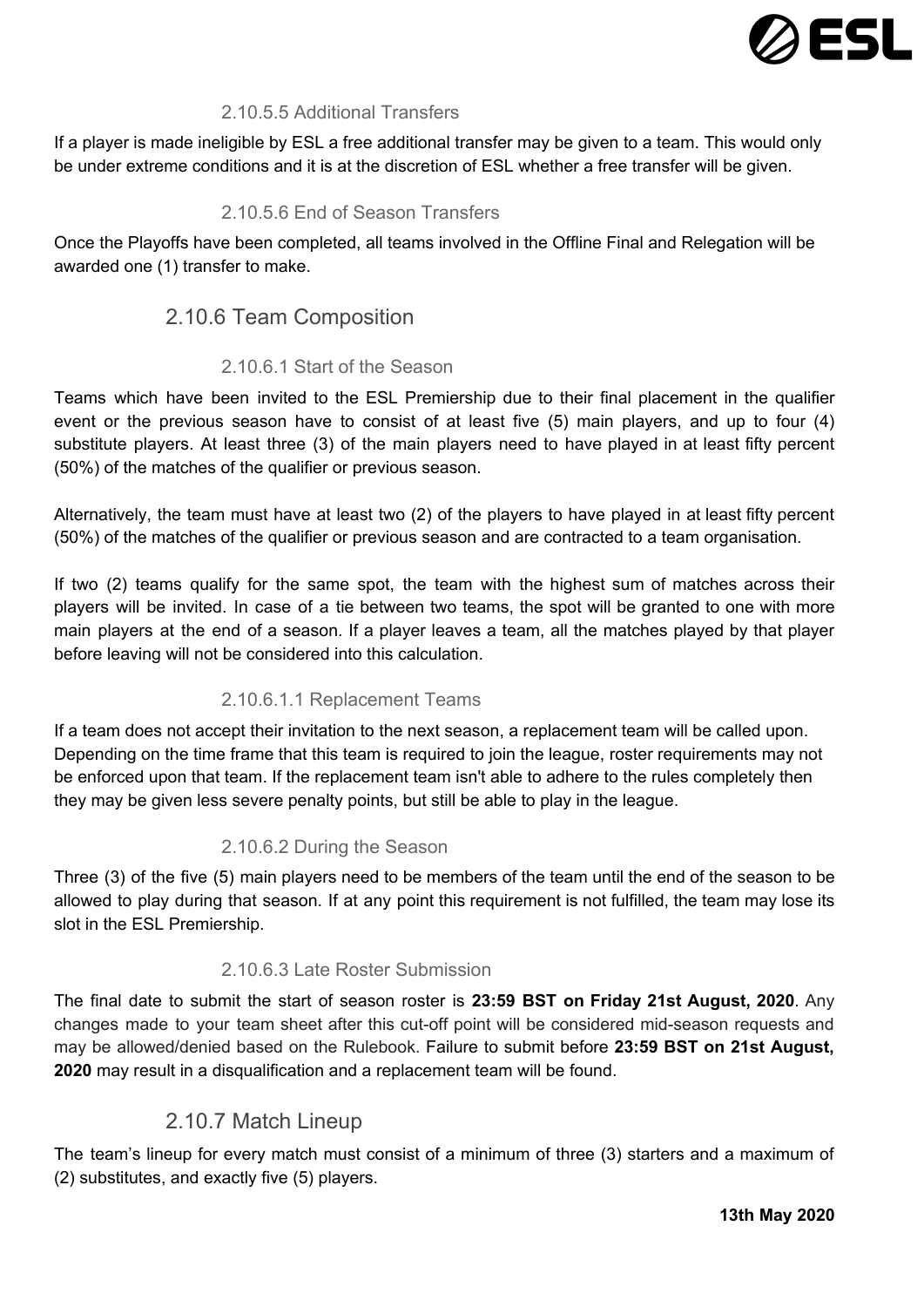

<span id="page-16-0"></span>This clause does not override clause 2.15.6.

### 2.10.8 Insufficient Players

If a team for any reason does not have a sufficient number of players to participate in the ESL Premiership match, the team will be awarded a loss with the worst possible result. It is therefore suggested that every ESL Premiership team has substitutes added to the roster to compensate for any player losses during the season. We also recommend registering the Coach as a substitute, they will be unable to play unless they are registered on the roster as a substitute.

<span id="page-16-1"></span>This clause does not override clause 2.15.6.

### 2.10.9 Multiple Contracts

For a player in the ESL Premiership to have a contract or agreement with 2 or more ESL Premiership teams is strictly forbidden, may it be written or oral. If such a contract or agreement is found to be in existence, ESL reserves the right to bar the player from playing any more matches until the situation has been resolved. If the situation can not be resolved, the ESL Premiership have the right to remove the player or team(s) in question.

### 2.10.10 Representing Organisations

<span id="page-16-2"></span>A team which represents an organisation will be able to change which organisation they represent once during the season. If a team does not want to represent the organisation anymore but does not have one to represent they will be considered ex-'Organisation' but this is not considered as an organisation change limit. If a team does not have an organisation to represent from the beginning of the season they are allowed to change names to represent an organisation up to twice during the season.

## <span id="page-16-3"></span>2.11 Cheating

### 2.11.1 Cheat Software

<span id="page-16-4"></span>The use of the following programs is considered cheating: Multihacks, Wallhacks, Aimbots, Coloured Models, No-Recoil, No-Flash and Sound changes. These are only examples, other programs or methods may be considered cheats as well.

Players are not allowed to run the following programs: Teamviewer (or any other similar screen sharing program), or Virtual Machines of any kind including but not limited to Hyper-V, VMWare, or VirtualBox. If these programs are detected during a match, the guilty player will be barred from the league for a period defined by the tournament officials.

### 2.11.2 Information Abuse

<span id="page-16-5"></span>Communication during the match with people not involved in the match is strictly forbidden, the same is true for using information about your game from other external sources (e.g. streams).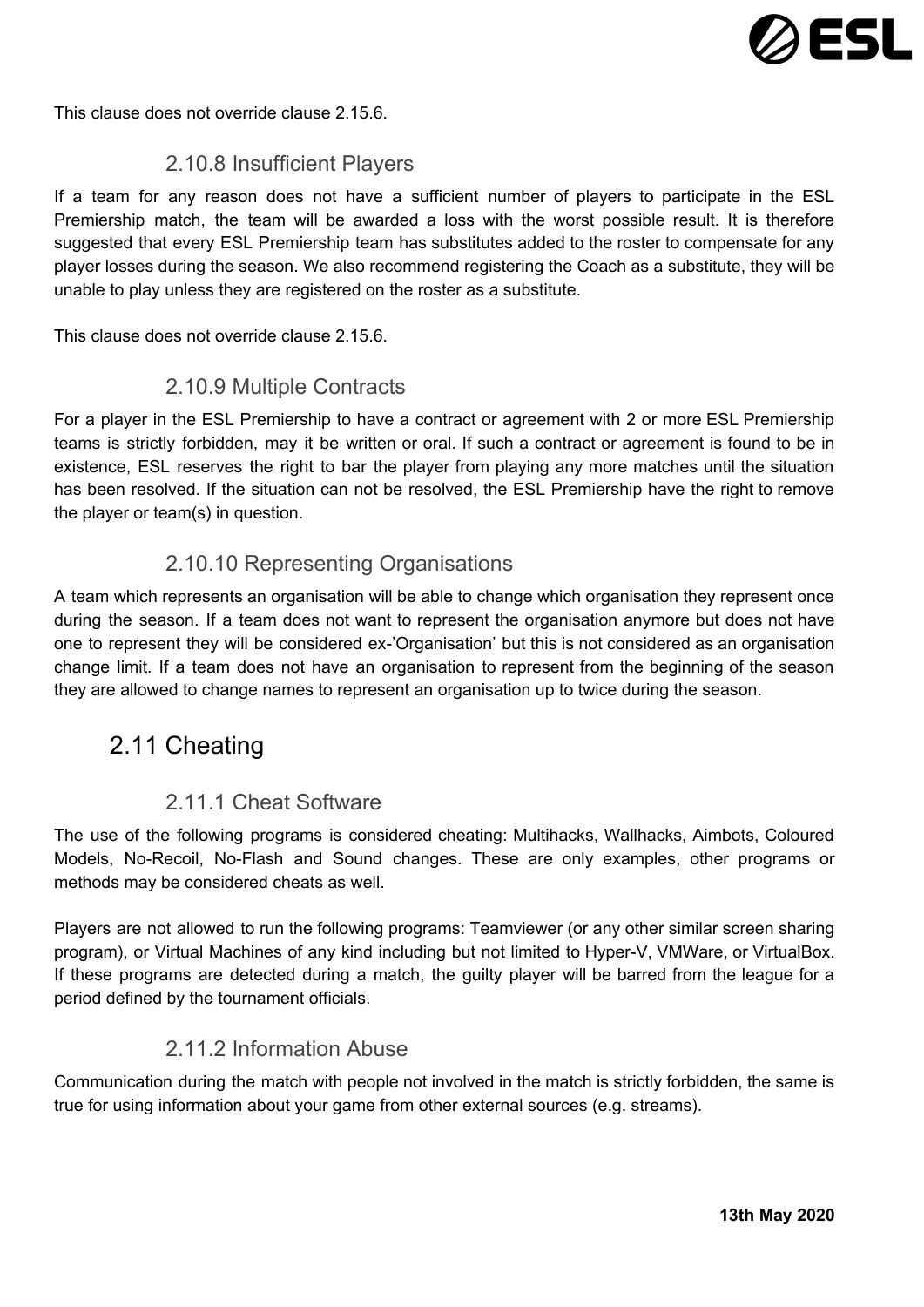

## 2.11.3 Methods of Detecting Cheats

<span id="page-17-0"></span>ESL reserves the right to use different methods to inspect participants and their equipment, with or without prior information. One of these is the use of metal detectors on participants entering the stage. Participants are not allowed to refuse these inspections.

# <span id="page-17-1"></span>2.12 Anti-Cheat

## 2.12.1 ESEA

<span id="page-17-2"></span>The ESEA client is mandatory for all players to use for the full duration of all matches without exception, as is a premium ESEA subscription. If a player cannot use the ESEA client then they will not be allowed to take part in the match. Players are required to have ESEA Premium in order to play in the Premiership. At offline events, this rule is usually not applied.

## <span id="page-17-3"></span>2.13 Prize Money

All prize money will be paid out within ninety (90) days after the end of the ESL Premiership season. If a team does not request the prize money payment within six (6) months after the conclusion of the tournament, ESL reserves the right to refuse payment. The total prize pool amount is £20,000.

- $\bullet$  1st  $\qquad$   $f8000$
- 2nd £3800
- 3rd/4th £1900
- $\bullet$  5/6th  $\uparrow$  51400
- <span id="page-17-4"></span>● 7/8th £800

## 2.13.1 Prize Deductions Due to Penalty Points

Every penalty point that a participant acquires during a season is penalised with a prize money deduction. The deductions are as follows:

- For every minor penalty point, a 1% overall prize money deduction will occur.
- For every major penalty point, a 10% overall prize money deduction will occur.

The deduction is calculated out of the grand total of prize money awarded to the team at the end of the last stage of the tournament. The deducted prize money will be proportionally added upon the other teams, thus no prize money gets lost through penalty points. It should be noted that a team that received extremely high prize money deductions in total over several tournament stages may be disqualified.

### 2.13.2 Prize Deductions Due to Monetary Fines

<span id="page-17-5"></span>Monetary fines (penalty points) are removed from the winnings of the team in question and distributed to all over teams.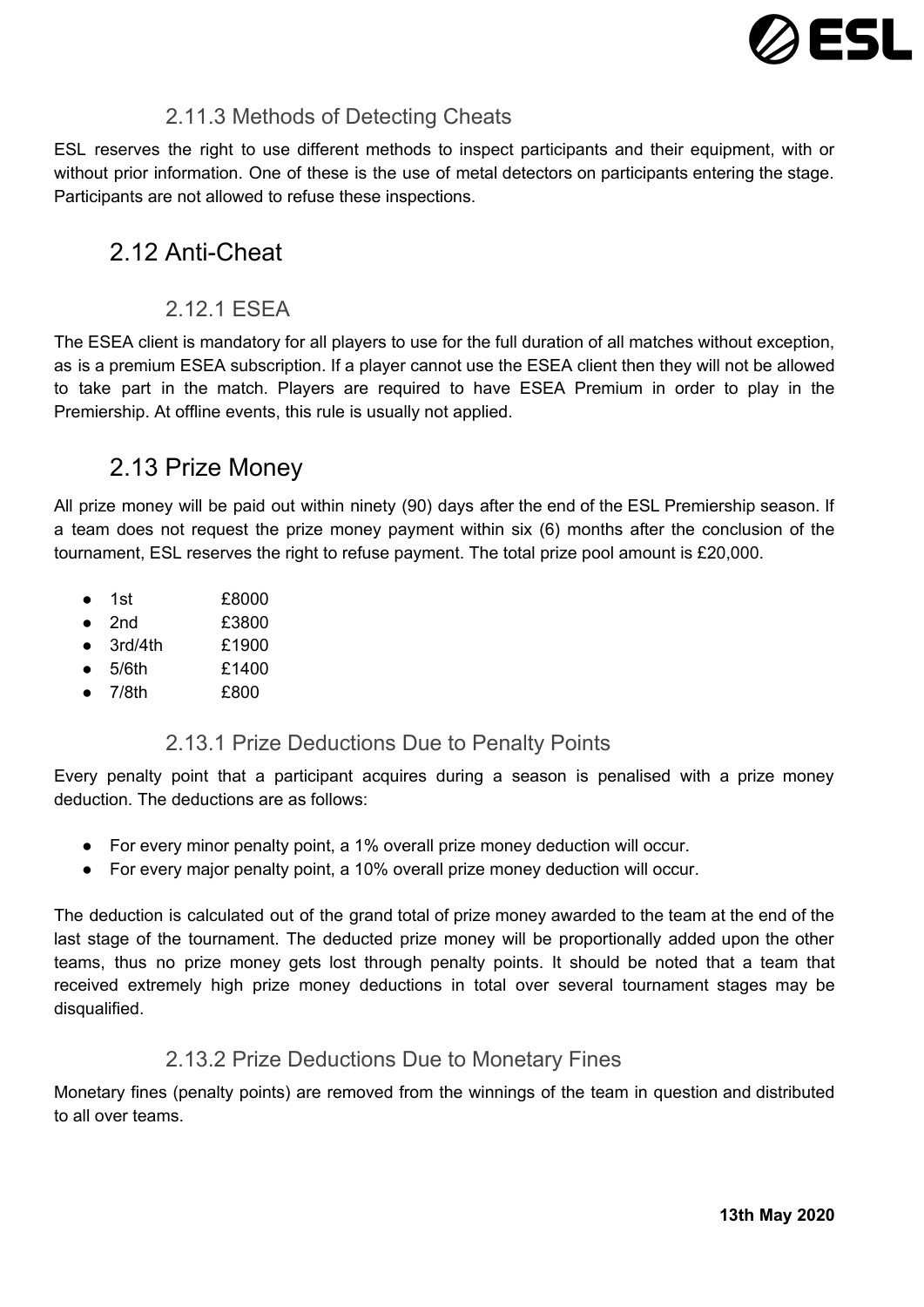

### 2.13.3 Withdrawal of Prize Money

<span id="page-18-0"></span>Prize money must be requested by the official point of contact for the team. As long as the prize money for the ESL Premiership has not been paid out, ESL reserves the right to cancel any pending payment if any evidence of fraud or foul play has been discovered.

## 2.13.4 Transfer of Prize Money

<span id="page-18-1"></span>The prize money will be sent as a bank transfer. Failure to provide sufficient information for the payments to be completed will result in payments not being made and being delayed significantly. The full amount of prize money will be sent to one recipient only. ESL is not responsible for the agreements between teams on the distribution of prize money.

# <span id="page-18-2"></span>2.14 Leaving the ESL Premiership

## 2.14.1 Leaving During the Season

<span id="page-18-4"></span><span id="page-18-3"></span>If a team leaves the ESL Premiership during a season, the team forfeits all prize money accumulated for the season.

## 2.14.2 Replacement Teams

If a participant for any reason leaves the ESL Premiership, a replacement will not be introduced. All matches, past and future, that the leaving team would have played/had played will be given as a default win - with the best possible score - to their opponent.

# <span id="page-18-5"></span>2.15 Match Start

## 2.15.1 Punctuality

<span id="page-18-6"></span>All matches in the ESL Premiership should start as stated by the tournament officials. Any changes in the start time must be approved by the tournament officials and if ESL mandates a change in start times, participants will be informed as soon as possible.

All participants should be ready sixty (60) minutes before the scheduled time for each match. At offline events, we expect every player to be at the tournament area as stated in the Tournament Directors information email to set-up, prepare and solve any technical problems that might occur.

If teams know that they are going to be late for a match, they should inform the ESL Head Referee as soon as possible. Any delays caused by showing up late will lead to penalty points (see clauses 2.15.3 and 2.15.4).

## 2.15.2 Starting the Match

<span id="page-18-7"></span>A match can only be started with strict permission from a tournament official. Starting a game without the permission from a tournament official will result in both teams receiving two (2) minor penalty points.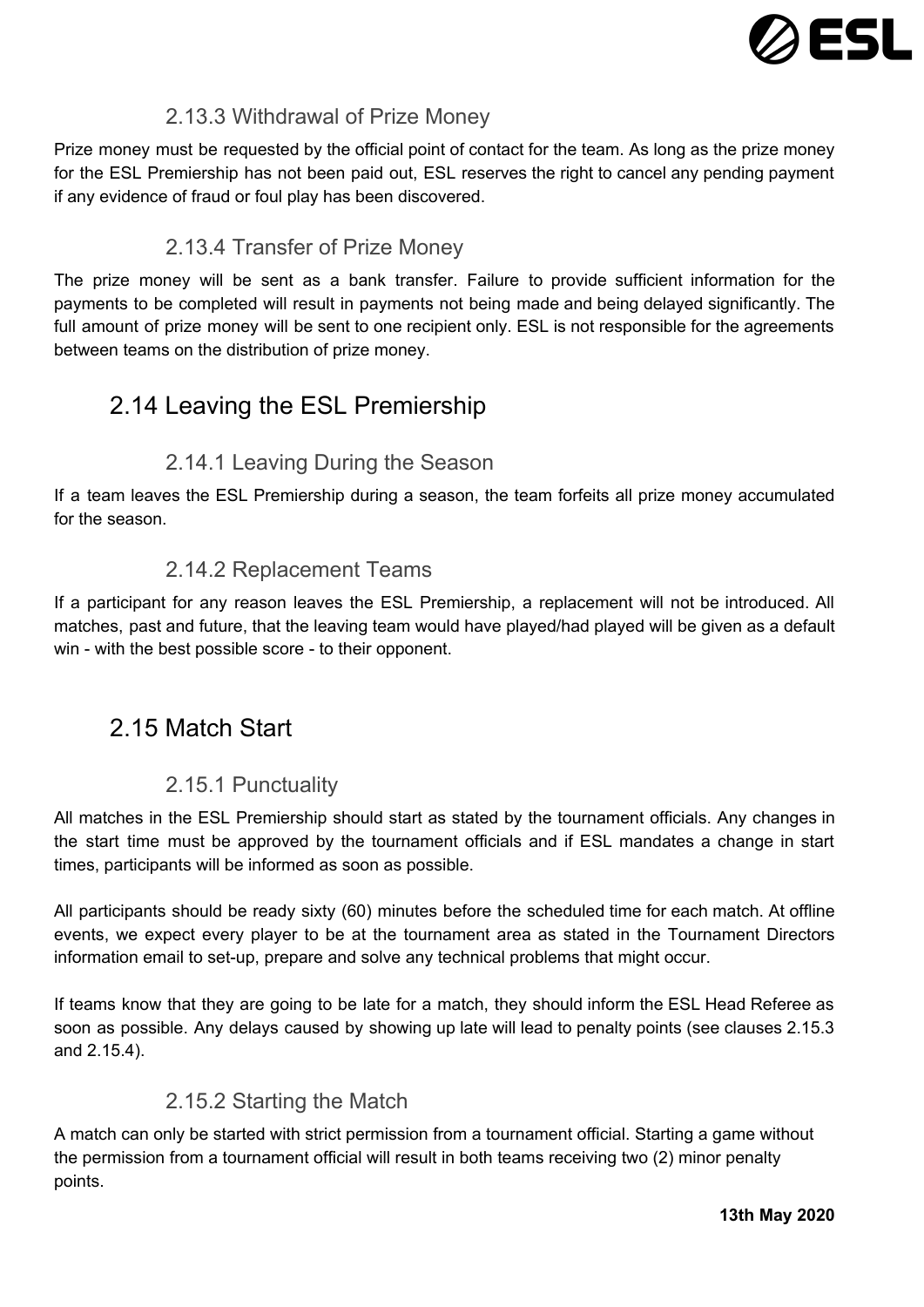

### 2.15.3 Delaying the Match

<span id="page-19-0"></span>For delays with players being ready at the start of a match, or between maps or breaks, players will be punished. At fifteen (15) minutes after the scheduled game start time, one (1) major penalty point will be awarded.

### 2.15.4 No-Show

<span id="page-19-1"></span>If a participant is not ready to play by ten (10) minutes after the fifteen (15) minute mark mentioned in rule 2.15.3, it is considered a no-show. In that case, the team will be penalised and lose the match with the worst score possible. The team will also be given five (5) minor penalty points, in addition to the points gained due to 2.15.3.

If the no-show was made aware to the Head Referee at least 72 hours prior to the scheduled game time then teams will be given five (5) penalty points and the match will have defaulted.

### 2.15.5 Technical Issues

<span id="page-19-2"></span>If a technical issue arises when a match should be played a team will be given fifteen (15) minutes to attempt to fix or find an alternative option, the timer will start from when the match should have started. After the fifteen (15) minutes the team will forfeit the map with the worst possible score.

<span id="page-19-3"></span>If during a series the team defaults a map they will be given an additional ten (10) minutes to fix the issue. If the problem is not resolved then the team will forfeit the series with the worst possible score.

## 2.15.6 Mid Game Substitute

If a map has started and a technical issue does arise, a substitute will not be allowed to replace any member of the team, except in exceptional circumstances (for example, there are less than 5 rounds left in regulation time). In these circumstances, when permitted by the tournament official, the team with the issue may use their registered coach as a stand-in player to complete the match. In the case of a team not having a coach, they may use one of their registered substitutes to complete the map, or finish the map 4v5. The game will not be allowed to continue with less than 4 players on each team.

# <span id="page-19-4"></span>2.16 Map pool

- de dust2
- de\_inferno
- de\_mirage
- de nuke
- de\_overpass
- de\_train
- de\_vertigo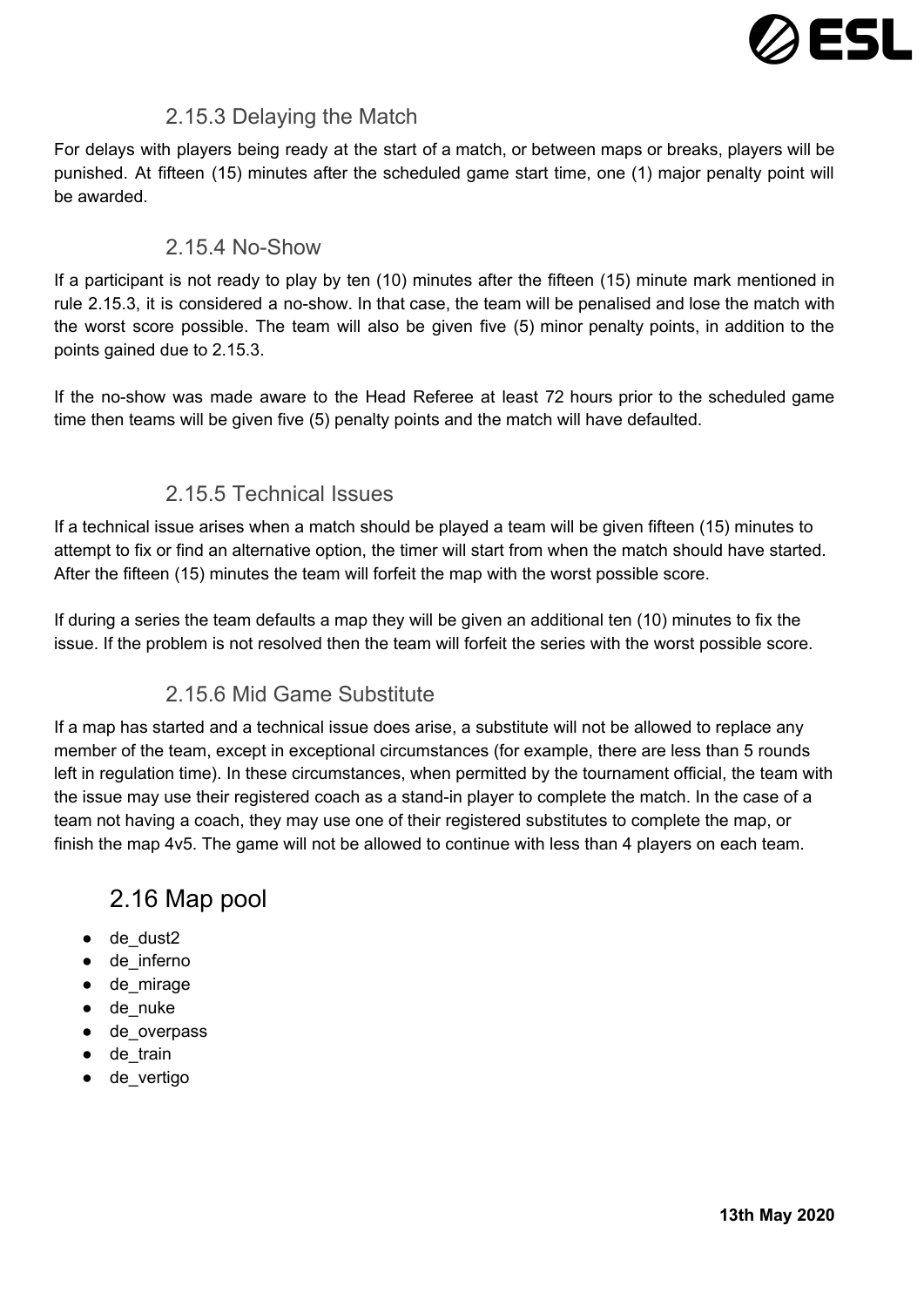

# <span id="page-20-0"></span>2.17 Match Procedures

### 2.17.1 Lineup

<span id="page-20-1"></span>Participants must submit their lineup (list of players for each match) for online events before 17:00 GMT/BST on game day. Submissions can be posted at any point during the season, but it must be specifically specified what roster is being used for what week. Any submissions between 17:01 - 19:00 BST will be classed as late and will result in two (2) minor penalty points. If a lineup has still failed to be submitted after 19:01 GMT/BST and up until the scheduled match start time, an additional three (3) minor penalty points will be assigned. If the scheduled match time has passed and a line up has once again failed to be submitted an additional five (5) penalty points will be assigned.

In the instance that there is a discrepancy between the submitted roster and the roster that is available to play then this will be treated as though no roster was submitted. In the event of an emergency, teams are allowed to change their submitted game day lineup, on one (1) occasion, after the deadline without any penalties, at the discretion of the tournament official.

### 2.17.2 Determining Seeds at the Start of the Season

<span id="page-20-3"></span><span id="page-20-2"></span>Teams are required to submit a self-assessment seed of the rest of the league. Team seeds will be averaged out to create a seeding list. Any anomalies will be highlighted and questioned by the admin.

### 2.17.3 Map Veto Process

### 2.17.3.1 Best-of-One (ESL Premiership Online Matches)

<span id="page-20-4"></span>During the group stage, the team with the higher seed at the start of the season will choose which team starts the veto. The team who bans first will also choose their starting side on the remaining map. Veto rooms will be made on the Discord, at least 2 days prior to the match day. Vetoes are to be completed by the rule  $6.13.1$ .

2.17.3.2 Best-of-One

- <span id="page-20-5"></span>● Team A bans a map
- Team B bans a map
- Team A bans a map
- Team B bans a map
- Team A bans a map
- Team B bans a map
- Remaining map is played
- <span id="page-20-6"></span>● Team A chooses a side

2.17.3.3 Best-of-Three

- Team A bans a map
- Team B bans a map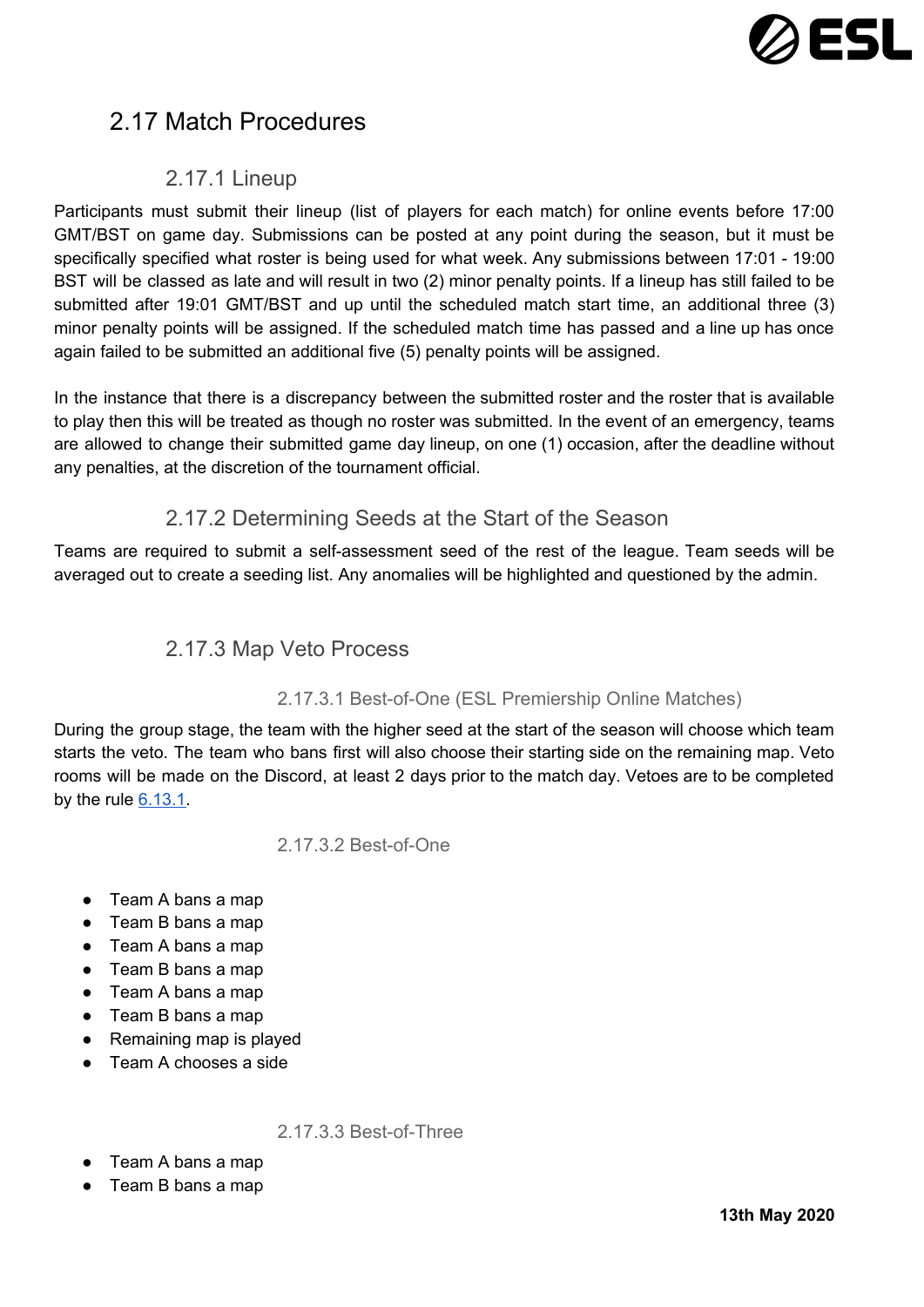

- Team A picks map 1
- Team B chooses their starting side side on map 1
- Team B picks map 2
- Team A chooses their starting side side on map 2
- Team A bans a map
- Team B bans a map
- <span id="page-21-0"></span>● Remaining map is played (knife round for side selection)

#### 2.17.3.4 Best-of-Five

- Team A bans a map
- Team B bans a map
- Team A picks map 1
- Team B chooses their starting side on map 1
- Team B picks map 2
- Team A chooses their starting side on map 2
- Team A pick's map 3
- Team B chooses their starting side on map 3
- Team B picks map 4
- Team A chooses their starting side on map 4
- <span id="page-21-1"></span>● Remaining map is played (knife round for side selection)

### 2.17.4 Breaks between Maps at the Live Finals

After each map, a player may take a maximum of ten (10) minutes to join the next game. If a player is late to their desk, they are liable to receive two (2) penalty points. The lobby will wait for a maximum of 20 minutes (Including the 10 minutes already given) before a team will receive a default.

### 2.17.5 Storage and Keeping Match Media

<span id="page-21-2"></span>All match media (screenshots/demos/replays etc.) must be stored by participants for a minimum of two (2) weeks after the match has ended. If there is a protest for a match, the recordings need to be stored by the participants for a minimum of two (2) weeks after the protest has been closed and resolved.

### 2.17.6 Points

<span id="page-21-4"></span><span id="page-21-3"></span>Three (3) points are awarded for a regular time win, zero (0) for a loss. Two (2) points will be awarded for an overtime win and one (1) for an overtime loss and draws are not possible.

## 2.18 Tournament Officials

The instructions of the tournament officials should always be obeyed and followed. Failure to do so may result in penalty points being given. In extreme cases, failure to follow the decision and orders of the officials can result in disqualification. It depends on the tournament officials discretion as to what punishments are given.

## <span id="page-21-5"></span>2.19 Reschedules

Rescheduling games by day is not allowed in any circumstances. Rescheduling games with enough prior warning is possible by time. If you wish to reschedule your game you must contact the ESL Head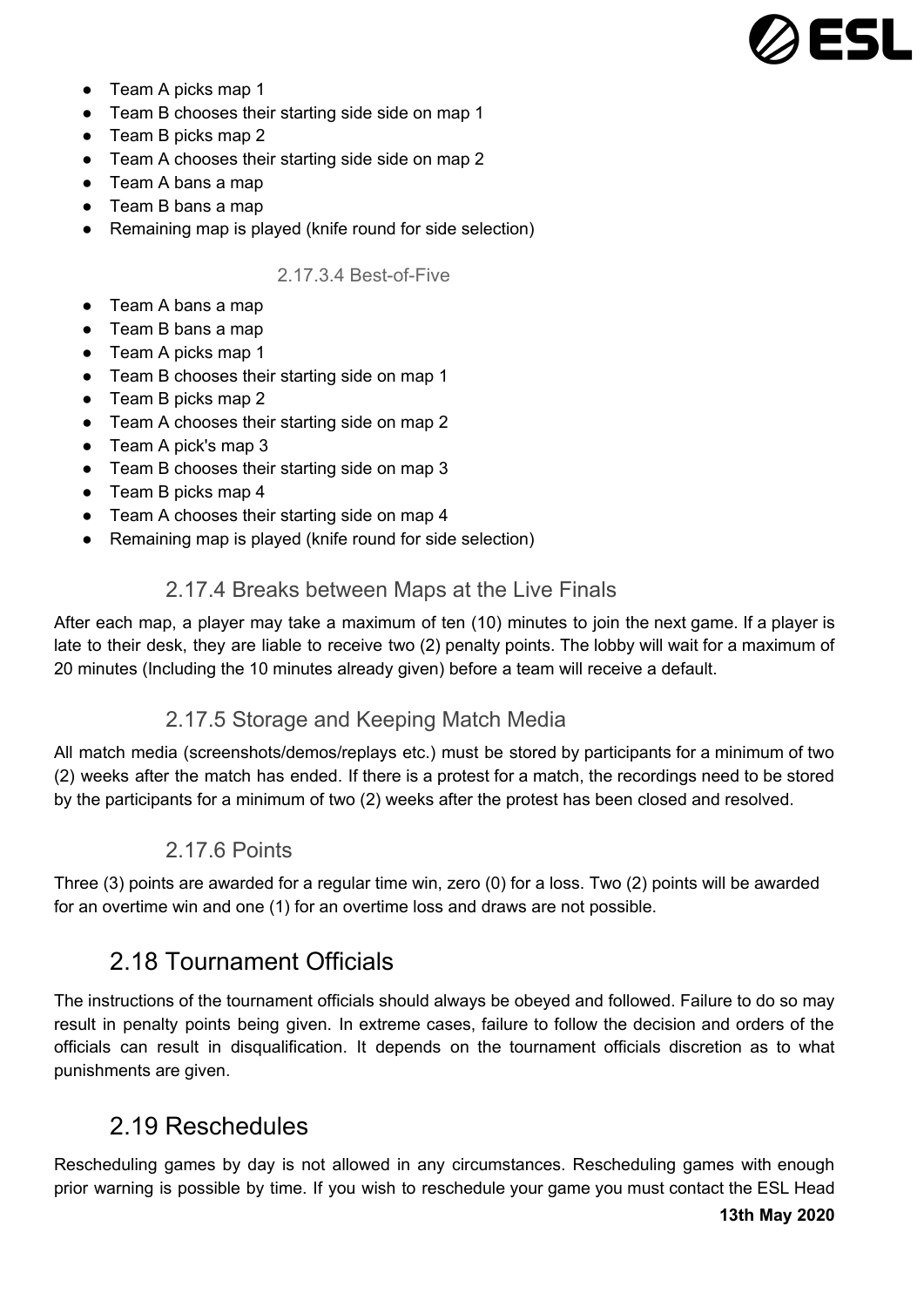

Referee via your team Discord channel a minimum of two (2) weeks prior to your scheduled game day. The affected parties will be contacted to 'OK' the reschedule, only once the Head Referee confirms the reschedule will it be in effect. All parties will have until 72 hours prior to the affected fixture to confirm a reschedule.

ESL may reschedule matches if there is a conflict of interest between tournaments that affect a number of teams within the league, in order for all teams to be able to participate in all leagues. It is requested that if a player is attending an event that may be a conflict for the ESL Premiership, they should contact a member of staff to inform them of the event.

## <span id="page-22-0"></span>2.20 Interviews

<span id="page-22-1"></span>For every game, one team representative from each team must be available for an interview. To be eligible to interview, the person must be contactable on Discord during game day.

# 2.21 Photo and Other Media Rights

By participating in the ESL Premiership, all players and other organisational staff grant ESL the right to use photographic, audio or video material on their website or for any other promotional purpose. Additionally, each player has to sign two copies of a release form that they will receive beforehand for reading and have to sign before they start their first match.

# <span id="page-22-3"></span><span id="page-22-2"></span>3. Tournament Progression

# 3.1 Group Stage & Playoffs

Eight (8) teams play in a single round-robin format in one (1) group across seven (7) play days. Matches are played in a best-of-one format. Teams are awarded three (3) points for every map win in regulation time, two (2) points for a map win in overtime, one (1) point for a loss in overtime, and zero (0) points for a loss in regulation time.

At the end of the group stage, the first (1st) and second (2nd) placed teams will qualify directly to the playoff Semi-finals.

The third (3rd) to sixth (6th) placed teams will qualify for the Playoff Quarterfinals, where the third (3rd) placed team will pick their opponent from the fifth (5th) and sixth (6th) placed teams. The fourth (4th) placed team will play the remaining team. All playoff matches will be best of three (bo3)

The lowest playoff seeded winning team from the Quarterfinals will go on to play the first (1st) place team in the Semi-final, while the other winner will play against the second (2nd) placed team. The winners of each Semi-final will go on to play each other in a best of five (bo5) Grand Final.

## 3.1.1 Ties in Standings

<span id="page-22-4"></span>In case of a tie in the group stage, the following rules will be applied, in the order they're presented in: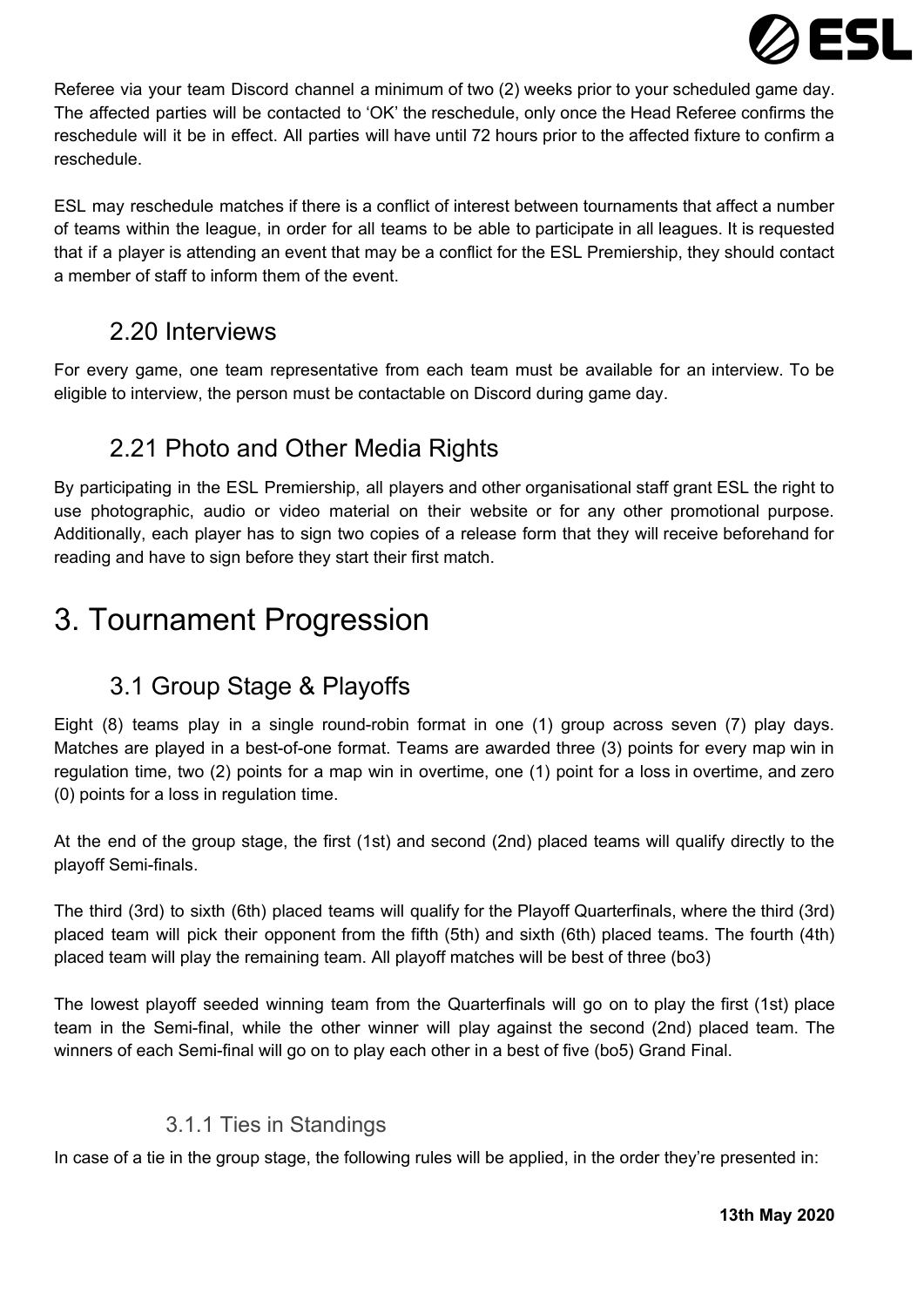

- Head to head
- Head to head round difference
- Overall round difference
- Head to head rounds won
- Overall rounds won
- <span id="page-23-0"></span>● Rematch

### 3.1.2 Rematch

<span id="page-23-1"></span>The rematch is played in a best-of-three format.

## 3.2 Relegations

The two (2) teams that placed 7th and 8th in the group stage will play in the relegation tournament with the top four (4) teams from the ESL Premiership Open Qualifier This will be played as a double-elimination bracket, best-of-three. First and second-placed teams are promoted to the ESL Premiership for the next season.

## <span id="page-23-2"></span>3.3 Season Finals

The team that placed first (1st) in the group stage will play against the winner of the Playoffs in the Season Final, played offline. This will be a single-elimination Grand Final, best-of-five (5).

## <span id="page-23-3"></span>3.4 Additional Prizes

The team placing first (1st) and winner of the ESL Premiership (or winner of Finals) will be awarded a spot in both the Climber Cup (qualifier to the Mountain Dew League Relegations) and EPEC, (ESL Pro European Championship) aligned with the ESL Pro Tour, dependant on their current standing within the ESL Competitive circuit..

# <span id="page-23-5"></span><span id="page-23-4"></span>4. Offline General Rules

## 4.1 Equipment

ESL only provides monitors, computers and tournament headsets. Participants must bring their own peripherals and in-ears to events. They can also bring their own headsets for warm-up. Players must bring the following equipment:

- Keyboard
- Mouse
- Mousepad
- In-ear Headphones
- Mouse Bungee (Optional)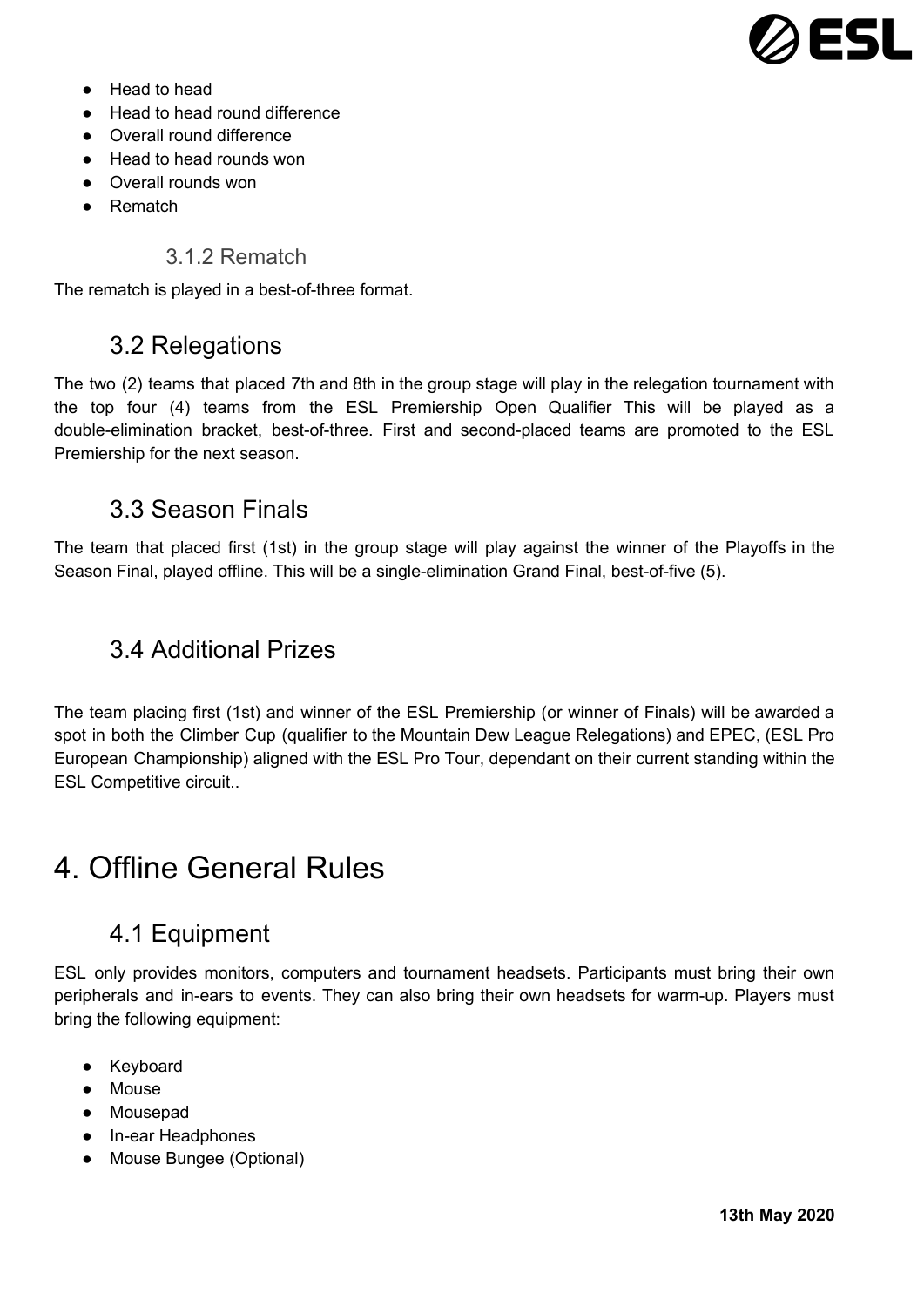

<span id="page-24-0"></span>ESL reserves the right to deny the use of any equipment if they have evidence that it would cause an unfair competitive advantage if it were allowed.

# 4.2 Clothing

Each player needs to ensure that they are in equal coloured team attire. Shorts are strictly prohibited. Failure for a player to bring such attire may result in ESL providing suitable clothing for that participant. The cost of the clothing will then be subtracted from the total prize money paid out to the participants. Any kind of headwear is forbidden.

## <span id="page-24-1"></span>4.4 Player Guide

<span id="page-24-2"></span>The player guide is a document that will be sent to the participants by email before the tournament starts. It is meant as an extension to the rulebook for specific offline events and it is equally binding.

## 4.5 Technical Checklist

After completing their setup process, players will sign off on the ESL tournament officials technical checklist. This process exists to ensure the integrity of the systems used to compete before the match starts. It is required to complete the checklist and to properly ensure that the play area is suitable for tournament play.

# <span id="page-24-3"></span>4.6 Team Communication Tool

ESL will provide local TeamSpeak servers for all participants to use as the main voice communication system. The communication on the voice server will be monitored by the tournament officials. ESL reserves the right to record all communication during the event. No other communication tools are allowed.

## <span id="page-24-4"></span>4.7 Media Obligations

If the league decides that one (1) or more players need to be part of interviews (short pre/post-match interviews and/or longer interview-sessions), a press conference or an autograph, photograph or video-session then the players cannot deny this and must attend. Most events will have a mandatory media day, where participants will be photographed, filmed and interviewed by ESL staff members for the event presentation. The participants will receive a media day schedule beforehand to be informed about the nature, duration and schedule of any activities of this kind that take more than five (5) minutes.

## <span id="page-24-5"></span>4.8 Stage Matches

Each participant is required to play their stage matches. Exceptions may only be granted if substantial evidence (e.g. a medical certificate) proving a disability that prevents a player to play on stage is provided.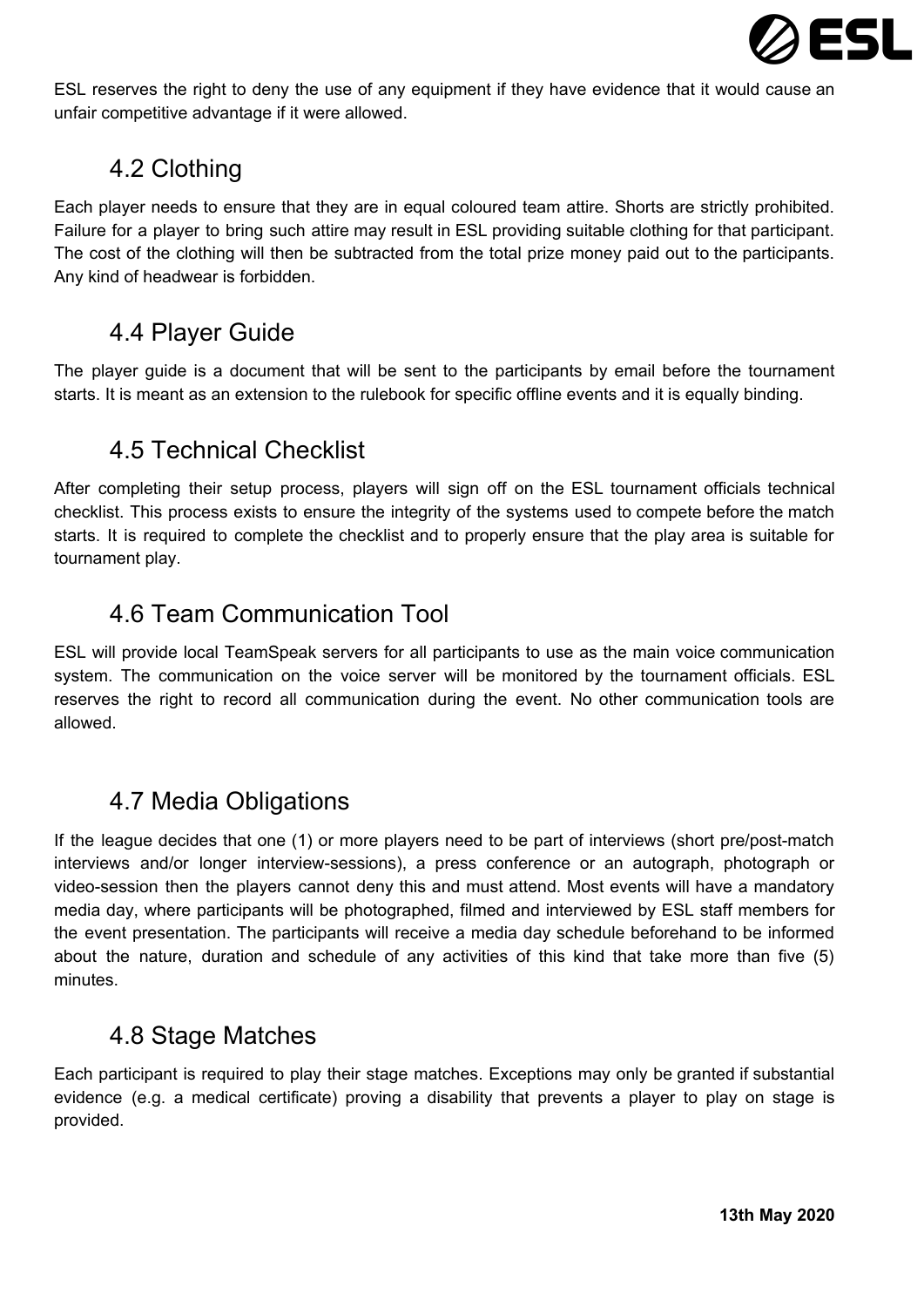

# <span id="page-25-0"></span>4.9 Gaming Areas

### 4.9.1 Food, Drinks, Smoking and Behaviour

<span id="page-25-1"></span>If nothing else has been announced, it is forbidden to bring or eat any food in the gaming areas. Smoking is also strictly prohibited. Players are allowed to have beverages, but only in cups or bottles that have been provided by ESL, and only below the table unless told otherwise. Exaggerated loud noises and offensive language are forbidden. Any violations can be punished with a warning, after which, one (1) penalty point per offence.

### 4.9.2 Removable Media

<span id="page-25-3"></span><span id="page-25-2"></span>It is strictly forbidden to connect or use any removable device on the tournament computers without prior examination and approval from the tournament officials.

### 4.9.3 Electronic Devices

Participants are not allowed to have on their person any electronic devices of any kind unless approved by the Tournament Director. Mobile phones and watches will be collected by the tournament officials approximately thirty (30) minutes prior to the start of the game. Participants are forbidden to publicise any photos or videos of the arena before the public has arrived or before the broadcast has started.

### 4.9.4 Unused Items

<span id="page-25-5"></span><span id="page-25-4"></span>Items that are not immediately necessary (e.g. bags, hats and coats etc.) have to be stored out of sight and away from the player desks as indicated by the tournament officials.

### 4.9.5 Internet Access

<span id="page-25-6"></span>Internet access on tournament computers is disabled for all participants during live matches.

## 4.10 Warm-Up Period

<span id="page-25-7"></span>A warm-up period of thirty (30) minutes is normally provided before a live match, although this period might not be guaranteed.

## 4.11 Timeouts

Each team may call up to four (4) tactical timeout per map:

- The players must pause in-game on their own
- The coach may instigate the pause
- Coaches may talk to the team during the timeout
- Timeouts can be stacked and all four (4) can be used at once
- Players cannot take their headsets off or leave their seats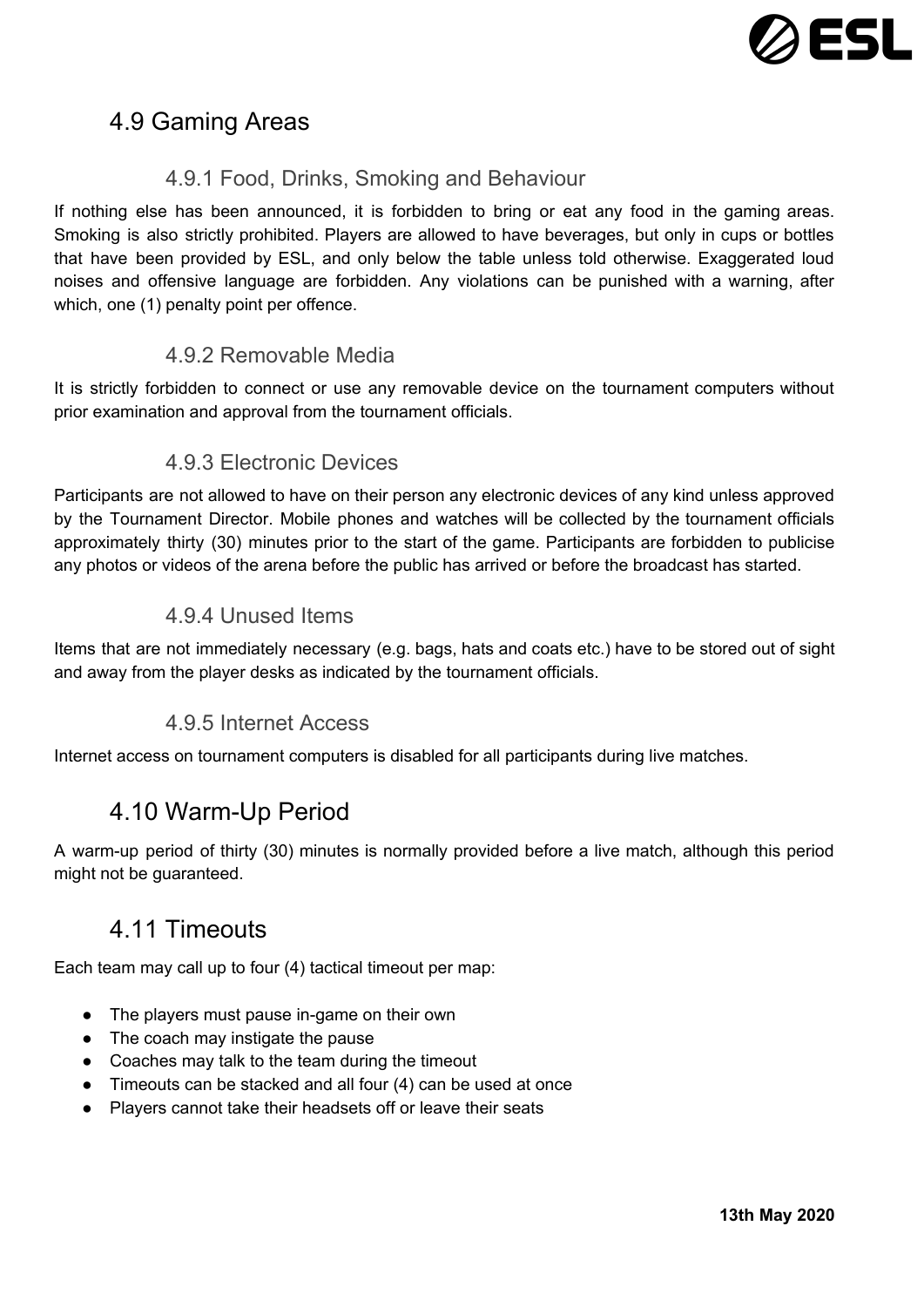

# <span id="page-26-0"></span>4.12 Technical Issues

The tournament officials can pause the game when it is required. The players can also pause the game during freeze time if an issue arises. Round restores won't occur if there has been damaged dealt in that round or at the beginning of a round unless there is a clear technical issue. Once the round has been restored at the start of a round, each team must buy the exact equipment they bought before the restore.

### 4.12.1 Communication During Technical Pauses

<span id="page-26-1"></span>During a pause, headsets must stay on. Unless the tournament officials instruct the participant otherwise, any form of communication is not allowed and includes but is not limited to:

- Typing to each other
- Talking to each other
- <span id="page-26-2"></span>● Using hand signals

## 4.13 Lineup Changes

<span id="page-26-3"></span>Lineup changes are only allowed between maps. The player will not receive additional time to set-up compared to the time it would have taken with the original player.

## 4.14 In-game Nickname

Each player has to use the name they submitted or had submitted on behalf of their team representative at the start of the season. The name submitted must perfectly match the players ESEA Nickname. Failure to comply with this will result in one (1) penalty point for every map it is incorrect. If a player cannot make a name change due to a barrage, then a penalty of two (2) penalty points will be given for not having the correct name.

# <span id="page-26-4"></span>4.15 Behaviour on Stage

<span id="page-26-5"></span>Players and coaches are not allowed to look at any screens in the arena that may provide them with an advantage in the game. Penalties will be given to teams that do not follow this rule.

## 4.16 Tournament Headsets

<span id="page-26-6"></span>Players and coaches are strictly not allowed to remove their headsets until the game has completed or instructed to do so by an admin. Failure to comply with this rule will result in penalties.

# 4.17 Confirmation of Lineup

The list of players and coaches participating at offline events will be locked one (1) week before the arrival date for players.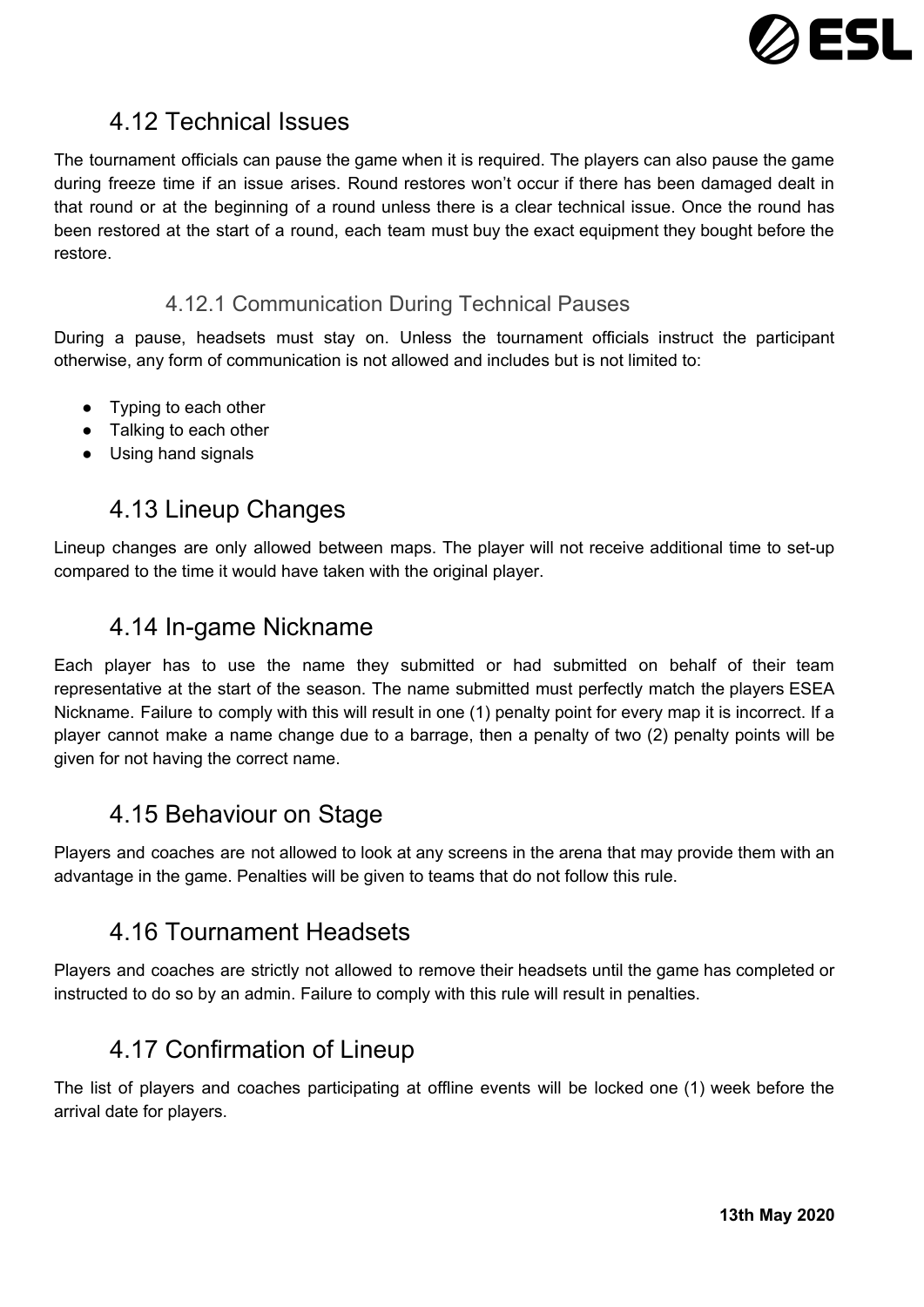

# <span id="page-27-0"></span>4.18 Submitting Travel

<span id="page-27-1"></span>Players will be contacted via email, not Discord, regarding any travel or external activities required for the ESL Premiership.

### 4.18.1 Booking Travel

ESL will cover six (6) people to travel to the Premiership Finals. Once travel is booked and the player has agreed on a method of travel, this will not be rebooked. We will offer a maximum of three (3) methods of transport to the event, if none of these methods is suitable for a player, then they have to get their own way to the event.

### 4.18.2 Traveling from outside the UK

<span id="page-27-2"></span>Only two (2) members of the Team will be covered if travelling from Europe. No bookings will be made for anyone outside of Europe.

# <span id="page-27-4"></span><span id="page-27-3"></span>5. Game-Specific Rules

## 5.1 Game Server

<span id="page-27-5"></span>The game server will be provided by ESL and only official settings will be permitted.

## 5.2 Game Settings

### 5.2.1 Item Name Tags

<span id="page-27-7"></span><span id="page-27-6"></span>Name tags that are in breach of the Code of Conduct are explicitly not allowed. Failure to comply with this will result in one (1) penalty point for every map it is incorrect.

### 5.2.2 Overtime

In the case of a draw after all thirty (30) rounds have been played, overtime will be played with six (6) rounds (mp\_maxrounds 6) and with 16000 starting money (mp\_startmoney 16000). Teams will start overtime on the same side they ended regular time, they will then swap sides every three (3) rounds. Teams will continue to play overtime until a winner has been found; a winner has to win by a two (2) round difference.

### 5.2.3 Configuration / Start Parameters

<span id="page-27-8"></span>The following commands are forbidden:

● mat\_hdr\_enable

The following start parameters are forbidden:

- +mat hdr enable 0/1
- +mat\_hdr\_level 0/1/2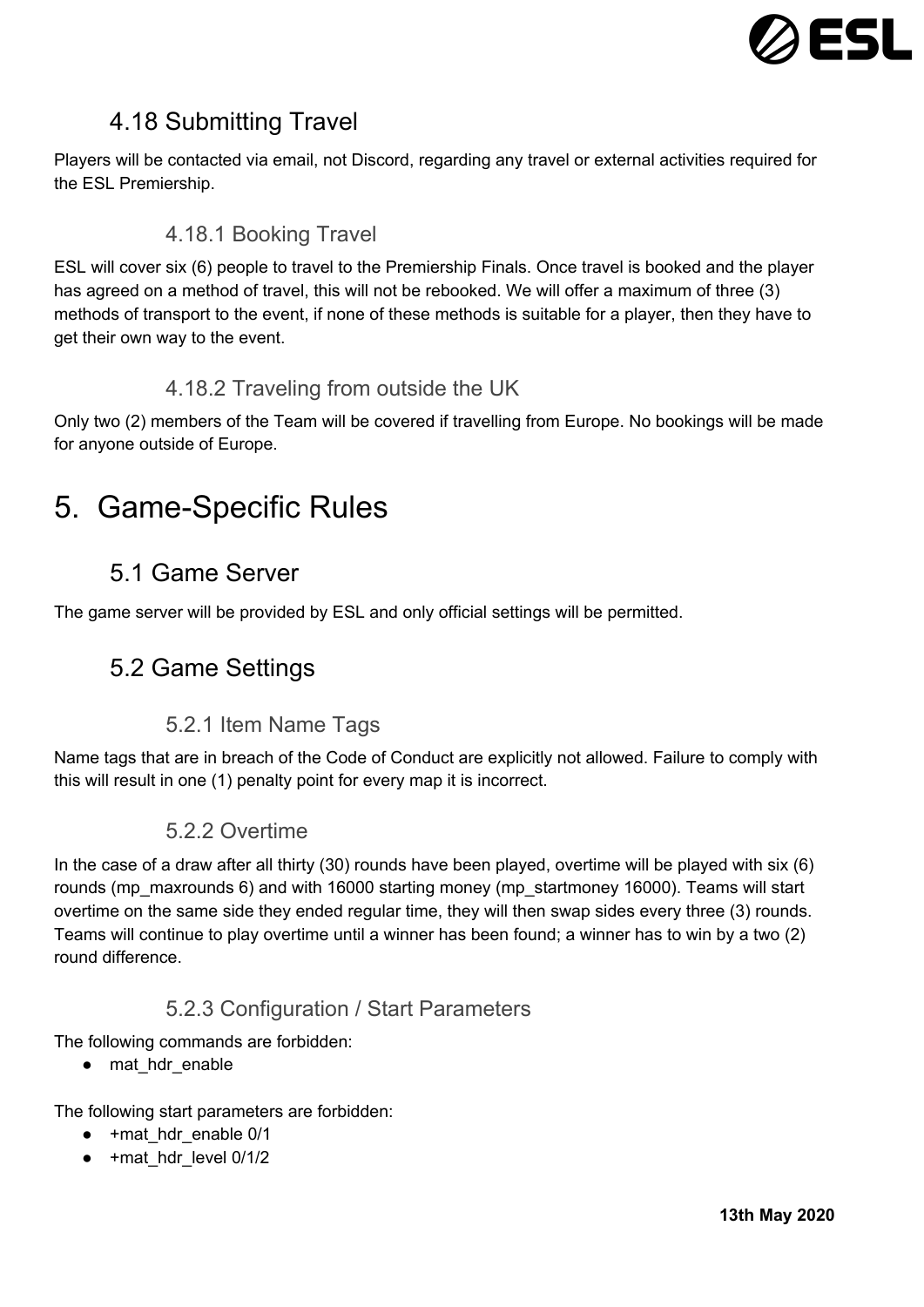

All other configuration settings are allowed if they do not give an unfair advantage by using them. A player will be penalised for having wrong settings in their config, regardless if it is in use or stored on the PC separately.

### 5.2.4 Forbidden Scripts

<span id="page-28-0"></span>In general, all scripts are illegal except for buy, toggle and demo scripts

- Stop shoot scripts (Use or AWP scripts)
- Centre view scripts
- Turn scripts (180° or similar)
- No recoil scripts
- Burst fire scripts
- Rate changers (Lag scripts)
- FPS scripts
- Anti-flash scripts or bindings (snd  $*$ )
- Bunny hop scripts
- Stop sound scripts

<span id="page-28-1"></span>If a team or player isn't sure whether a script is allowed or not, they should contact the tournament officials before using them.

# <span id="page-28-2"></span>5.3 Use of Bugs and Glitches

### 5.3.1 List of Bugs and Glitches

- Moving through any walls, or ceilings, are strictly forbidden, also moving through the floor, or anywhere else which were not intended to be a passage
- "Silent planting" (planting the bomb in such a way that no one can hear the beeping)
- Planting the bomb where it cannot be reached or has to be reached by boosting.
- Boosting on teammates over walls and ceilings where the map design doesn't generally allow it
- Tossing throwables under walls
- "Map swimming" and "floating"
- <span id="page-28-3"></span>● "Pixel walking" (sitting or standing on invisible edges on a map)

### 5.3.2 New Positions

If any player or team wants to use a new position which is unknown to anyone else or just known to a small part of the community, it is strongly recommended to contact the tournament officials to check if that position is allowed before using it in any official match. Players and teams must consider that it takes time to check new positions and therefore they should contact the League administration in a reasonable timeframe before an official match.

# <span id="page-28-4"></span>6. ESIC, Rule Violations and Punishments

All penalties are at the discretion of the tournament officials and may be more or less severe than what is specified in this rulebook depending on the circumstances.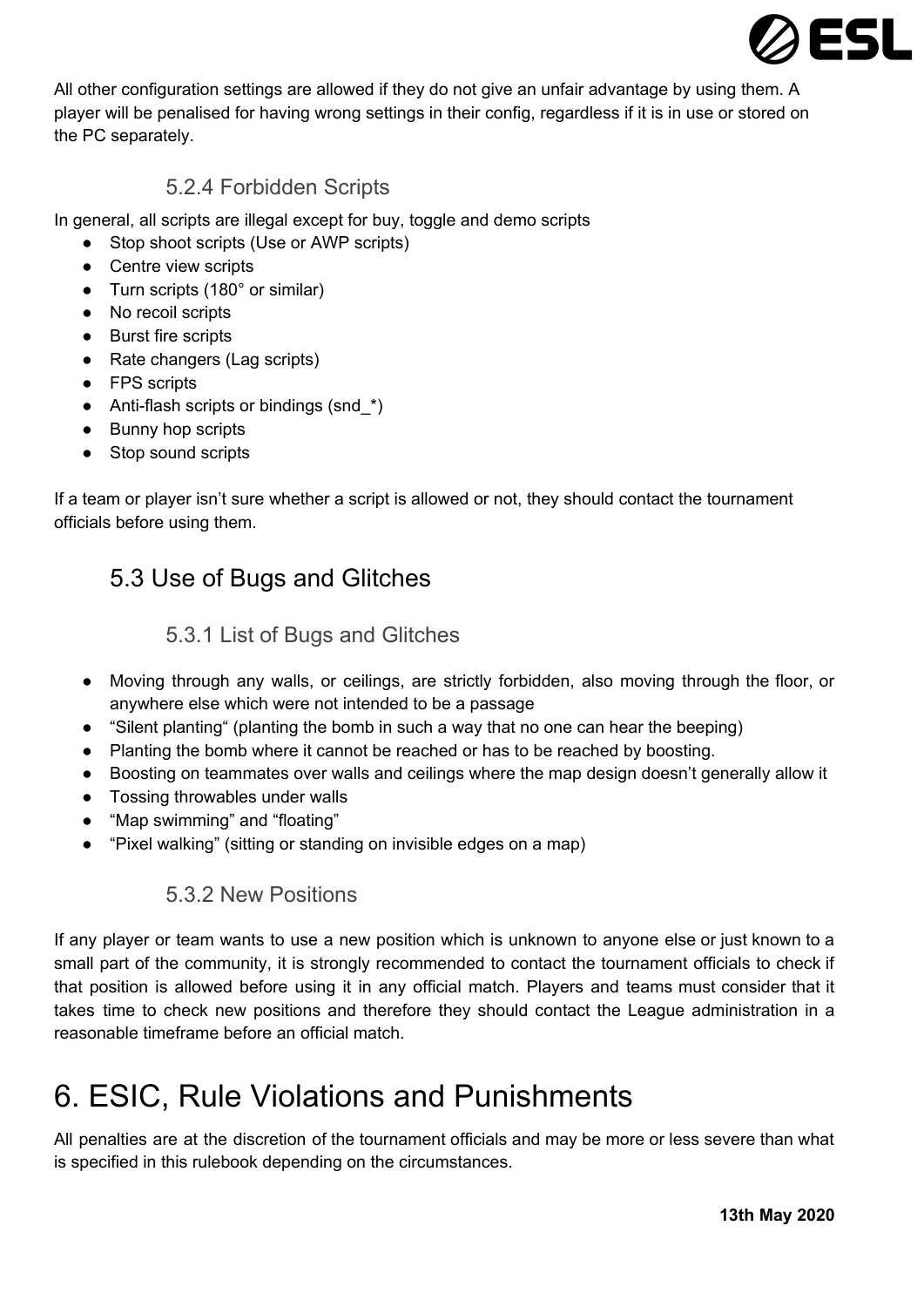

# <span id="page-29-0"></span>6.1 ESIC

ESL and its tournaments are part of ESIC, the Esports Integrity Coalition. That means all rules and regulations of ESIC apply to ESL tournaments, including the ESL Premiership. You can find more information on their website: [http://www.esportsintegrity.com](http://www.esportsintegrity.com/)

# <span id="page-29-1"></span>6.2 Code of Conduct

All ESL Premiership participants agree to behave in an appropriate and respectful manner towards other participants, spectators, the press, ESL and more. Being a role model is an occupational hazard of being an ESL Premiership player or organizer and we should behave accordingly. Any sort of harassment should be reported to the tournament administration immediately. Harassment includes but is not limited to offensive statements or actions related to gender, gender identity and expression, age, sexual orientation, disability, physical appearance, body size, race, religion. Also considered harassment are things like sexual images in public spaces, deliberate intimidation, stalking, following, harassing photography or recording, sustained disruption of talks or other events, inappropriate physical contact and unwelcome sexual attention. Similar restrictions apply not only to the participants but every single person involved with the ESL Premiership. Anyone breaking this code of conduct may be punished, including expulsion and possibly criminal prosecution.

## <span id="page-29-2"></span>6.3 General Punishments

### 6.3.1 Breaking Confidentiality

<span id="page-29-4"></span><span id="page-29-3"></span>Depending on the information and platform where the information is leaked, participants are reviewed on a case by case basis with a maximum of fifteen (15) penalty points being assigned.

## 6.3.2 Refusal of Match Broadcast

<span id="page-29-5"></span>Participants cannot refuse to have their match broadcasted.

## 6.3.3 Providing and Changing Participants Details

### 6.3.3.1 Providing Incorrect Details

<span id="page-29-6"></span>Refer to 2.9 and 2.10 and their subsections for more information on the penalty points applied. If there is proof of faking details, the player may be banned and/or the team disqualified. This will be reviewed on a case by case basis.

### 6.3.3.2 Providing Details After the Deadline

<span id="page-29-7"></span>Participants will receive an official warning if they do not provide details on time. Depending on the details requested, this step may be skipped. If the details are still not provided by the new deadline imposed by the tournament officials, participants will receive penalty points.

### 6.3.3.3 Details Provided Not Up to Standard

<span id="page-29-8"></span>An official warning will be given, with a deadline and request to provide details that meet the league's criteria. If the new details are still not up to standard, the participants will receive penalty points.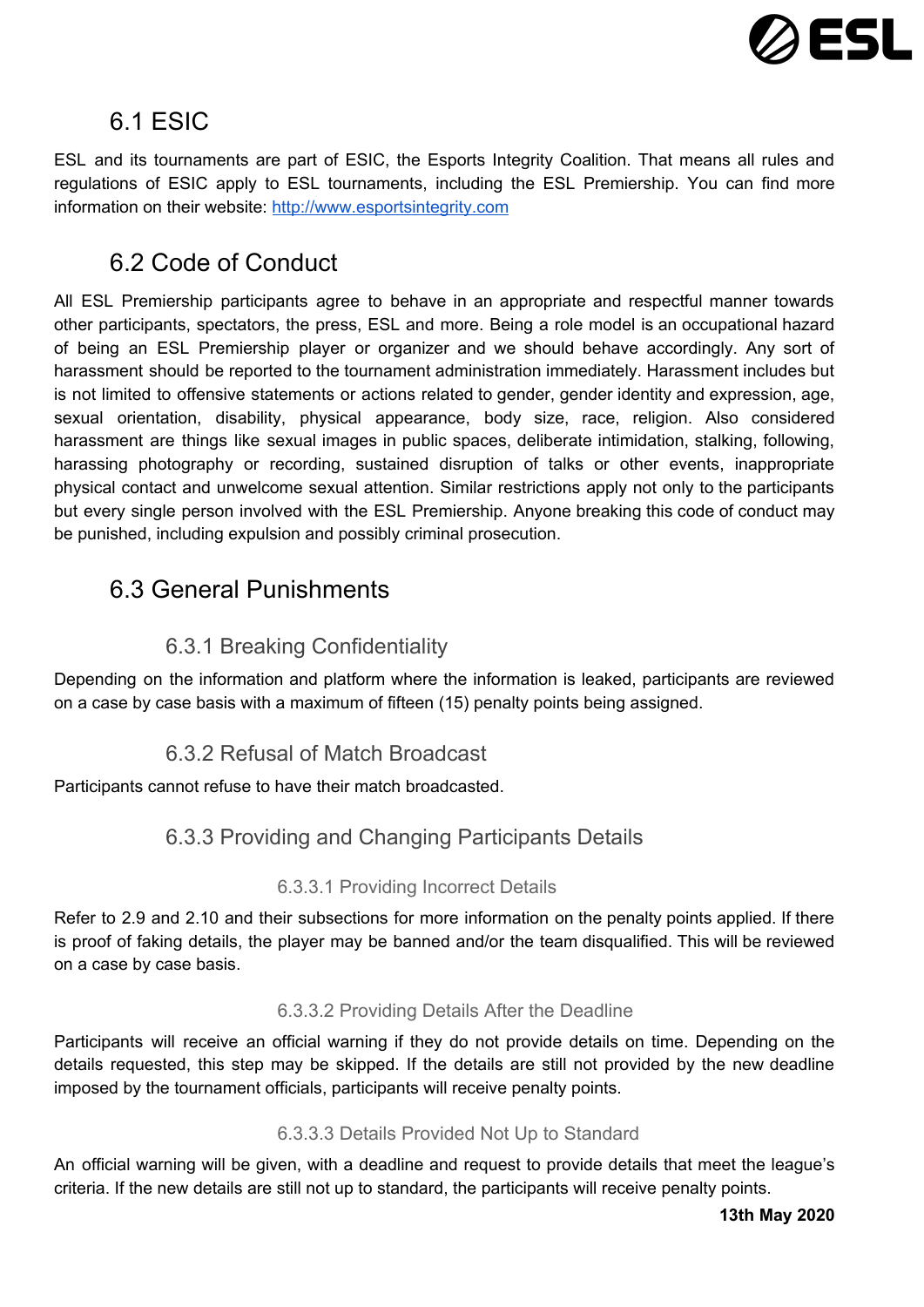

# <span id="page-30-0"></span>6.4 Punishments for Cheating

When cheating is uncovered in the ESL Premiership, the result(s) of the match(es) in question will be voided. The incident will be investigated by ESL and ESIC, and penalties will be levied against the offending player. In extreme circumstances, penalties may also be extended to the team. Penalties range from major penalty points and disqualification to competitive bans.

# <span id="page-30-1"></span>6.5 Doping

## 6.5.1 Refusing to be Tested

<span id="page-30-3"></span><span id="page-30-2"></span>Refusing to be tested is considered doping. Punishments will be the same as for severe cases of substance abuse.

## 6.5.2 List of Prohibited Substances and Methods

The list of prohibited substances and methods created by ESIC is valid for the ESL Premiership. The list can be found by visiting their website.

<span id="page-30-4"></span><http://www.esportsintegrity.com/the-esic-integrity-programme/esic-prohibited-list> Any unsanctioned use of these substances is considered doping

## 6.5.3 Prescribed Medication

If players have an active prescription for a substance on the WADA list, they have to send proof to the tournament officials before the first day of the tournament (deadline in local time). They may still be subject to a doping test, but a positive result for the prescribed substance will be disregarded.

## 6.5.4 Punishments for Doping

<span id="page-30-5"></span>Mild cases of doping will be punished with a warning and possibly minor penalty points for the participant, this will be reviewed on a case by case basis. Severe cases (i.e. use of drugs containing performance-enhancing substances, like Adderall) will be punished with the nullification of the results achieved under the influence of the substance, a ban of one to two years, forfeiture of the prize money won, as well as disqualification of the participant. If a player is found guilty of a severe case of doping only after the last match of the tournament has already been over for at least 24 hours, the player will still get a ban, but the tournament results will remain in place and there are no consequences for the team. Mild cases will not be punished at all, after that time.

# <span id="page-30-6"></span>6.6 Using Alcohol or Other Psychoactive Drugs

To play a match, be it online or offline, under the influence of alcohol or other psychoactive drugs, is strictly prohibited, and may lead to severe punishment. Moderate consumption of alcohol outside the active tournament hours for a participant is permitted if not in conflict with local/national law.

# <span id="page-30-7"></span>6.7 Betting

No players, team managers, staff or management of attending organizations may be involved in betting or gambling, associate with betters or gamblers or provide anyone with any information that may assist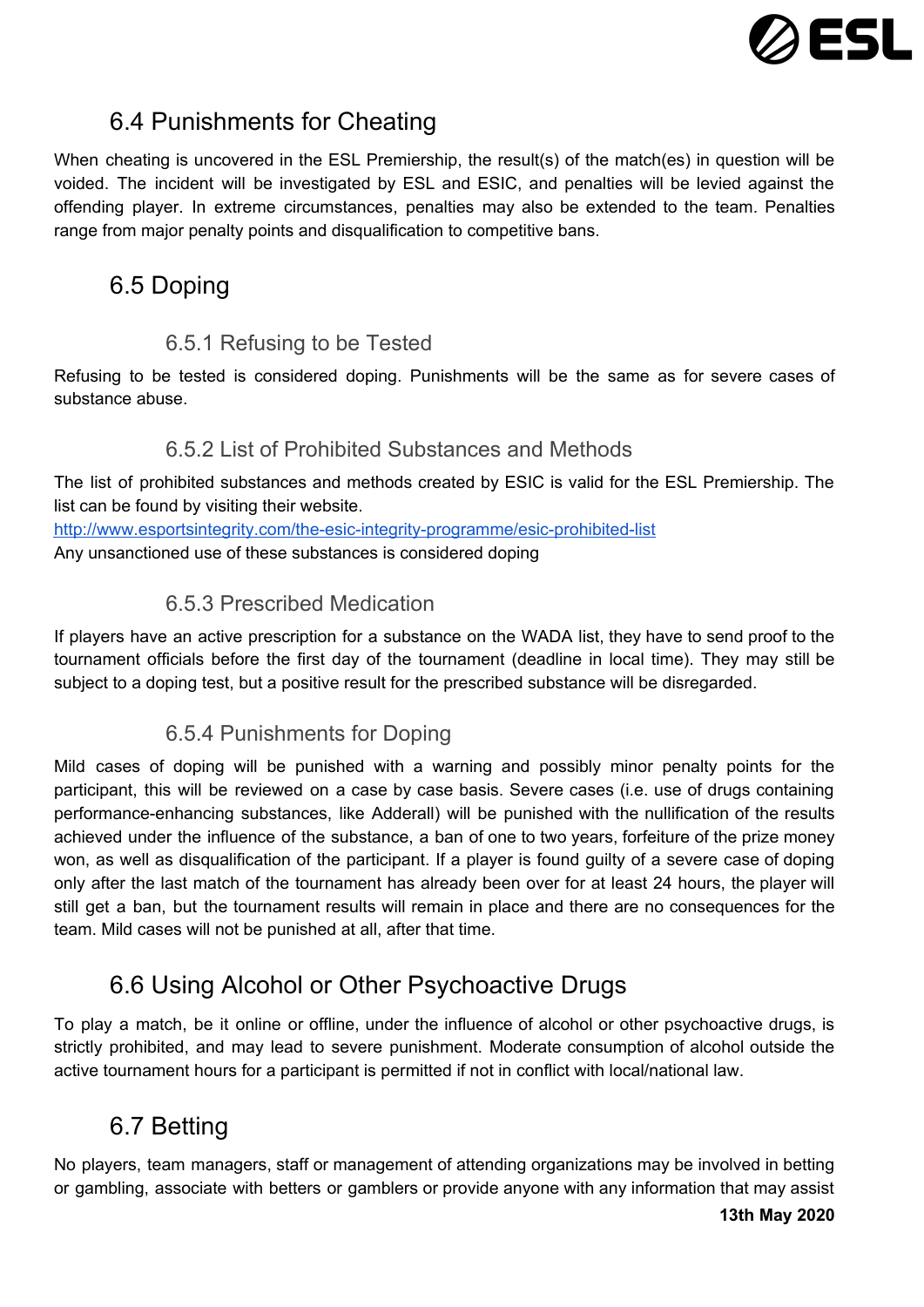

betting or gambling, either directly or indirectly, for any of the ESL Premiership matches or the tournament in general. Any betting or gambling against your own organisation's matches will lead to immediate disqualification of the organization and a minimal ban of one (1) year from all ESL competitions for all persons involved. Any other violation will be penalized at the sole discretion of the tournament direction.

# <span id="page-31-0"></span>6.8 Competition Manipulation

Offering money/benefits, making threats or exerting pressure towards anyone involved with the ESL Premiership with the goal of influencing a result of a match is considered competition manipulation. The most common example is offering your opponent money to let you win.

## 6.8.1 Punishments

<span id="page-31-1"></span>When competition manipulation is uncovered in the ESL Premiership, the result(s) of the match(es) in question will be voided. The player will be disqualified, forfeit their prize money and be banned from all competitions in ESL for a duration of between one and two (1-2) years. A monetary fine is possible. In team competitions, the team will be disqualified from the current season of the ESL Premiership.

# <span id="page-31-2"></span>6.9 Match Fixing

Using any means to manipulate the outcome of a match for purposes that are not sportive success in the tournament in question is considered match-fixing. The most common example is intentionally losing a match to manipulate a bet on the match.

## 6.9.1 Punishments

<span id="page-31-3"></span>When match-fixing is uncovered in the ESL Premiership, the result(s) of the match(es) in question will be voided. The player will be disqualified, forfeit their prize money and banned from all competitions in ESL for a duration of normally five (5) years. This duration can be lower, if significant mitigating factors are in play, but also higher, if there are aggravating circumstances a monetary fine is possible.

# <span id="page-31-4"></span>6.10 Publisher or ESIC Bans

ESL reserves the right to refuse players who have standing bans from the game publisher to take part in the ESL Premiership. Also, ESIC bans will be honoured and translated into ESL bans. CSGO VAC bans are specifically honoured, but only until two (2) years after they have been issued.

# <span id="page-31-5"></span>6.11 Unsportsmanlike Behaviour

For an orderly and enjoyable game, it is essential that all players have a sporting and fair attitude. Breaches of this rule will be punished with one (1) to six (6) minor penalty points, depending on the severity of the breach.

## 6.11.1 Insults

All insults occurring in connection with the ESL Premiership participants will be punished with six (6) minor to one (1) major penalty points. This primarily applies to insults during a match but also in the ESL Premiership discord server. Insults on social media will be punished if they can be linked to the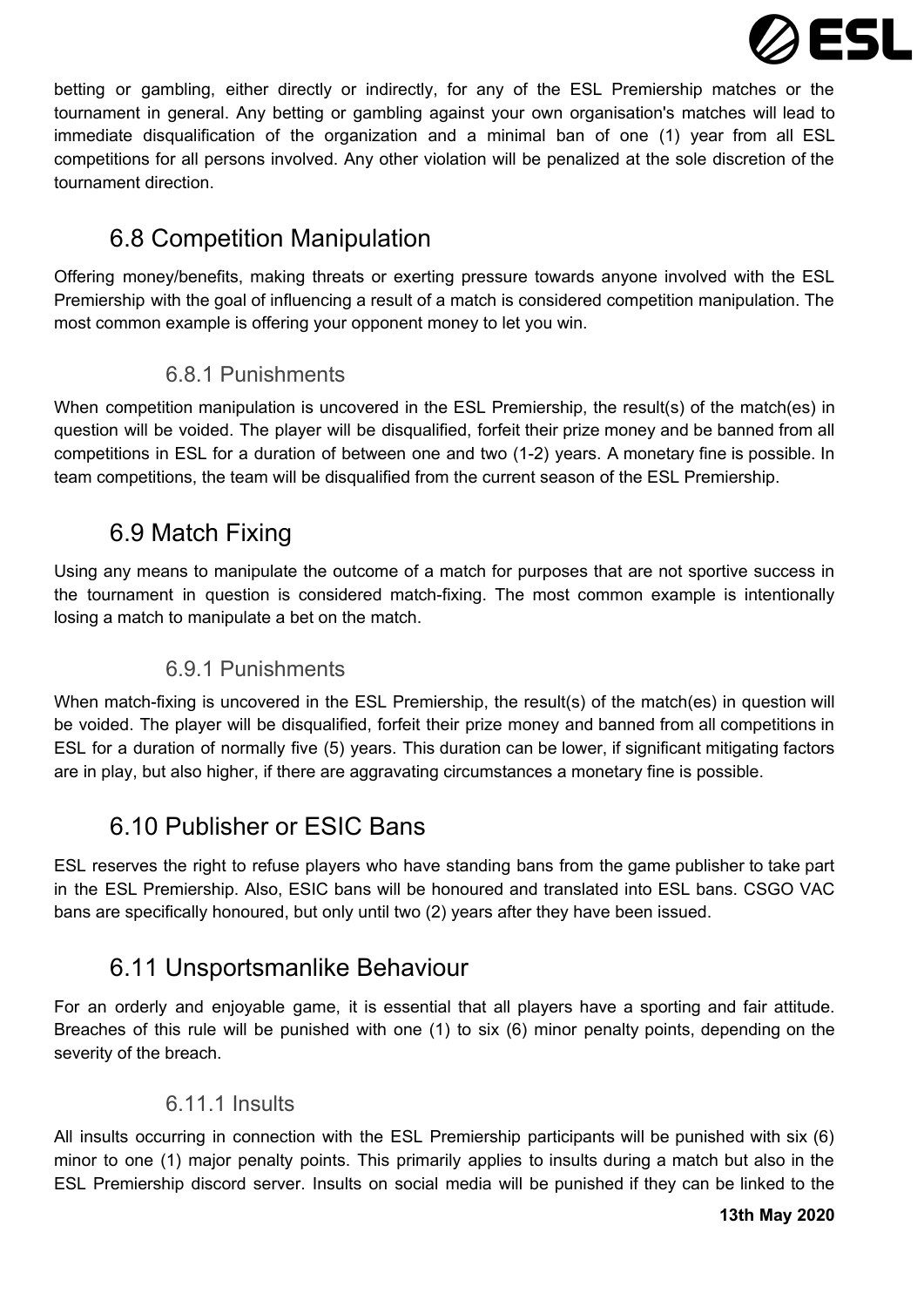

ESL Premiership and the evidence is clear. Particularly severe abuse cases with radical statements or the threat of physical violence can result in significantly heavier penalties including disqualification or banning of the offending player. Depending on the nature and severity of the insult the penalty will be assigned to the player or to the team in team leagues. In team competitions, players may also be barred from playing for one or more match weeks.

### 6.11.2 Spamming

<span id="page-32-0"></span>The excessive posting of senseless, harassing or offensive messages is regarded as spamming in the ESL Premiership. Spamming in the discord server will result in three (3) minor penalty points being awarded.

### 6.11.2.1 Spamming Ingame

<span id="page-32-1"></span>Three (3) minor penalty points will be awarded if the chat function in-game is abused towards the goal of annoying the opponent, or to interrupt the flow of the play. All chat functions are there to communicate efficiently with the opponent and the match tournament administration

# <span id="page-32-2"></span>6.13 Punishments in Matches

### 6.13.1 Late Map Veto

<span id="page-32-3"></span>Vetoes must start sixty (60) minutes prior to the scheduled match start time. Failing to attend the map veto by forty-five (45) minutes prior to the scheduled match start time will result in the opposing team receiving their map choice. If both teams fail to complete the map veto, a map will be chosen at random by the ESL Head Referee.

### 6.13.2 Player Punctuality

<span id="page-32-4"></span>For delays with players being ready at the start of a match, or between maps or breaks, players will be punished. At fifteen (15) minutes after the scheduled game start time, one (1) major penalty point will be awarded.

### 6.13.3 Leaving the Lobby Early

<span id="page-32-5"></span>An official warning will be given to any team that leaves a lobby early. The second time it happens in a season, the team will be punished with one (1) minor penalty point, with ascending levels of penalty for each further infraction (i.e., two (2) minor penalty points for the next infraction, three (3) for the one after that, and so on.)

## <span id="page-32-6"></span>6.14 Punishments in Offline Tournaments

### 6.14.1 Mistreating Equipment

<span id="page-32-7"></span>Participants will be punished with five (5) minor to one (1) major penalty points if they mistreat tournament equipment.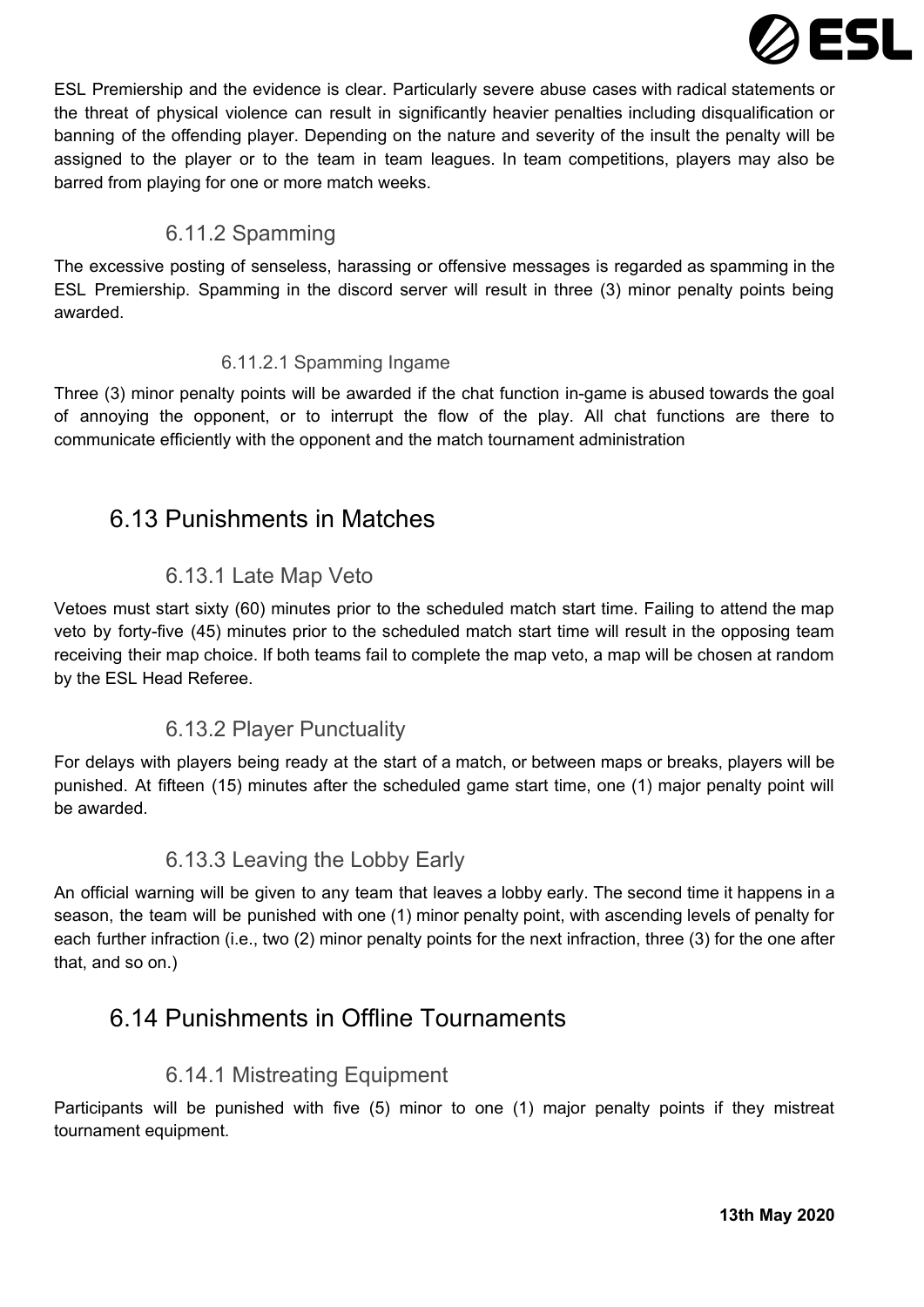

### 6.14.2 Removing Headsets

<span id="page-33-0"></span>If a participant removes his headset without admin approval during a map, they will receive an official warning. If it happens again in the same offline event, the team will lose the round and five (5) minor penalty points will be given.

### 6.14.3 Inappropriate Behaviour on Stage

<span id="page-33-2"></span><span id="page-33-1"></span>Inappropriate behaviour on stage (including insults, using information from screens to get an advantage, etc.) will be penalised with five (5) minor penalty points and a round loss.

### 6.14.4 Losing or Damaging Equipment

<span id="page-33-3"></span>Participants will be fined according to the price of the lost or damaged equipment

### 6.14.5 Sharing Photos Before the Event Starts

<span id="page-33-4"></span>One (1) to three (3) penalty points will be given as punishment to each participant that shares photos of the event before it is officially revealed on stream or the venue is open to the general public.

## 6.15 Game Punishments

## 6.15.2 Use of Bugs and Glitches

<span id="page-33-5"></span>Using a game mechanic from the unallowed list will lead to instant round loss to the team that uses it. If the team breaks this rule again in the same match, they will lose the map and be punished with three (3) to five (5) minor penalty points.

### 6.15.3 Round Restarts

<span id="page-33-6"></span>Giving an invalid reason for a round restart, or leaving the match before having the approval to do so will lead to instant round loss to the team that uses it. If the team breaks this rule again in the same match, they will lose the map and be punished with three (3) to five (5) minor penalty points.

# <span id="page-33-7"></span>7. Copyright Notice

All content appearing in this document is the property of ESL Gaming UK Ltd. or is being used with the owner's permission. Unauthorized distribution, duplication, alteration or other use of the material contained in this document, including without limitation any trademarked image, drawing, text, likeness or photograph, may constitute a violation of the laws of copyright and trademark and may be prosecuted under criminal and/or civil law. No part of the content of this document may be reproduced in any form or by any means or stored in a database or retrieval system, except for personal use, without the written permission of ESL Gaming UK Ltd. All content in this document is accurate to the best of our knowledge. ESL Gaming UK Ltd. assumes no liability for any error or omission. We reserve the right to change content and files on our website (including but not limited to pro.eslgaming.com, eslgaming.com, intelextrememasters.com, esl-one.com and all subdomains) at any time without prior notice or notification.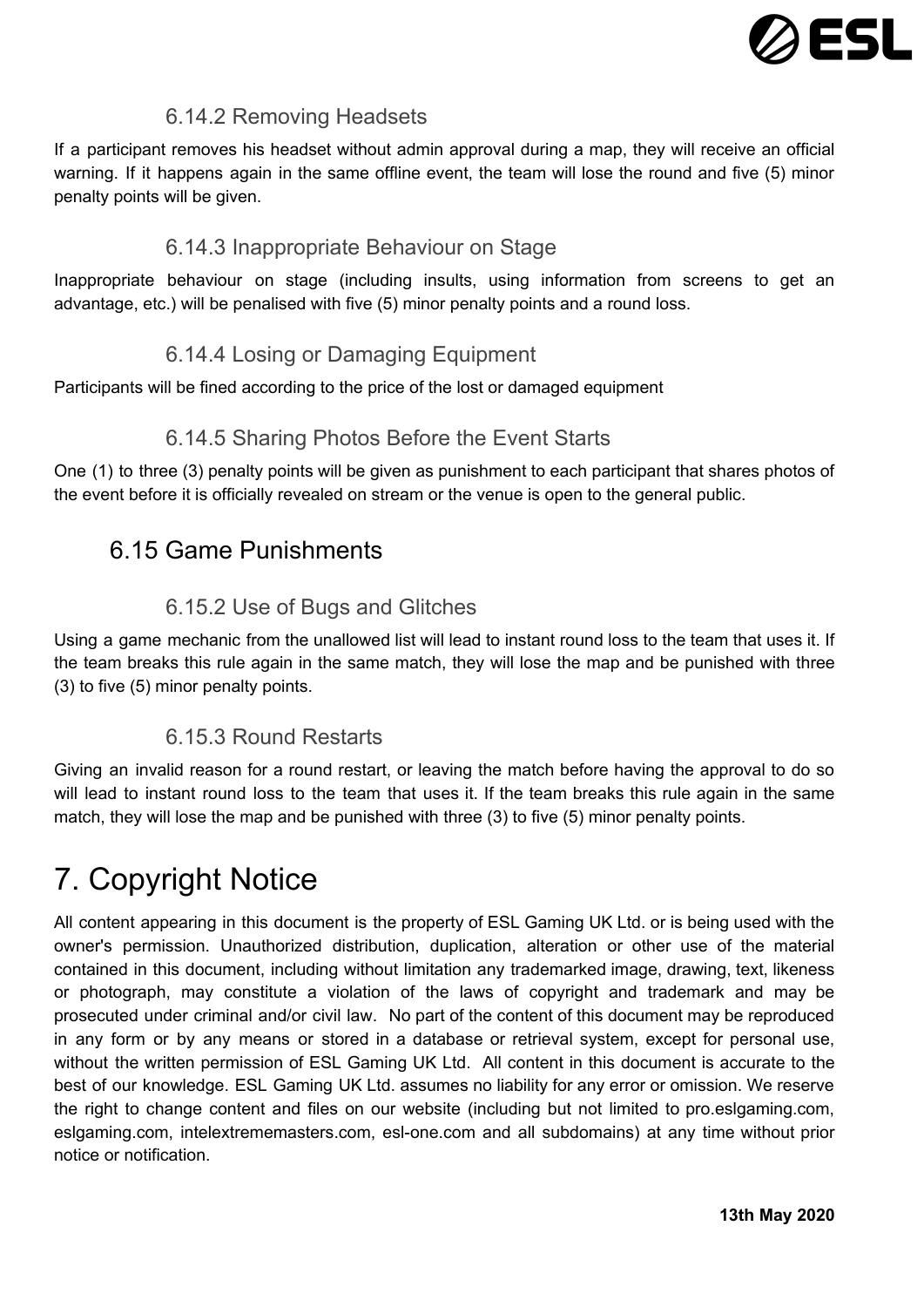

# <span id="page-34-0"></span>8. Penalty Points Table

An easier way to understand penalty points and locate them. Please see the sections for more details about the reasons for points and other implications.

| <b>Rule Book Section</b> | <b>Reason For Points</b>            | <b>Amount of Points</b>       |
|--------------------------|-------------------------------------|-------------------------------|
| <u>2.3 / 6.3.1</u>       | Breach of confidentiality           | 15 Maximum (1 Major, 5 Minor) |
| 2.6.3                    | <b>Player Responsibility</b>        | 1 per Game Day (1 Minor)      |
| 2.9.2                    | Appropriate Ingame Nickname         | 1 each map (Minor)            |
| <u>2.10.5.1</u>          | <b>Formal Requirements</b>          | 2 (Minor)                     |
| 2.10.5.2                 | <b>Player Addition Deadline</b>     | 15 Maximum (1 Major, 5 Minor) |
| 2.10.6.3                 | Late Roster Submission              | 2 (Major)                     |
| 2.15.1                   | Punctuality                         | See '2.15.2,2.15.3'           |
| 2.15.2                   | Delaying the Match                  | 6 (Minor)                     |
| <u>2.15.3</u>            | No-Show                             | 10 Maximum (1 Major)          |
| <u>2.17.1</u>            | Lineup submission                   | 10 Maximum (1 Major)          |
| 2.17.4                   | <b>Breaks between Maps</b>          | 2 (Minor)                     |
| 2.17.5 / 6.13.3          | Leaving the Lobby Early             | 1 per disconnect (minor)      |
| 4.9.1                    | Food, Drinks, Smoking and Behaviour | 1 per offence (Minor)         |
| 4.15                     | Ingame Nickname                     | 1 per map (Minor)             |
| 5.2.1                    | Item Name Tags                      | 1 per map (Minor)             |
| 6.3.2                    | <b>Refusal of Match Broadcast</b>   | 10 (1 Major)                  |
| 6.3.3.1                  | <b>Providing Incorrect Details</b>  | 3 Maximum (Minor)             |
| 6.3.3.3                  | Details Provided Not Up to Standard | 3 Maximum (Minor)             |
| 6.5.4                    | <b>Punishments for Doping</b>       | Reviewed case by case         |
| 6.11                     | <b>Breach of Netiquette</b>         | 10 Maximum (1 Major)          |
| 6.11.1                   | Insults                             | 10 Maximum (1 Major)          |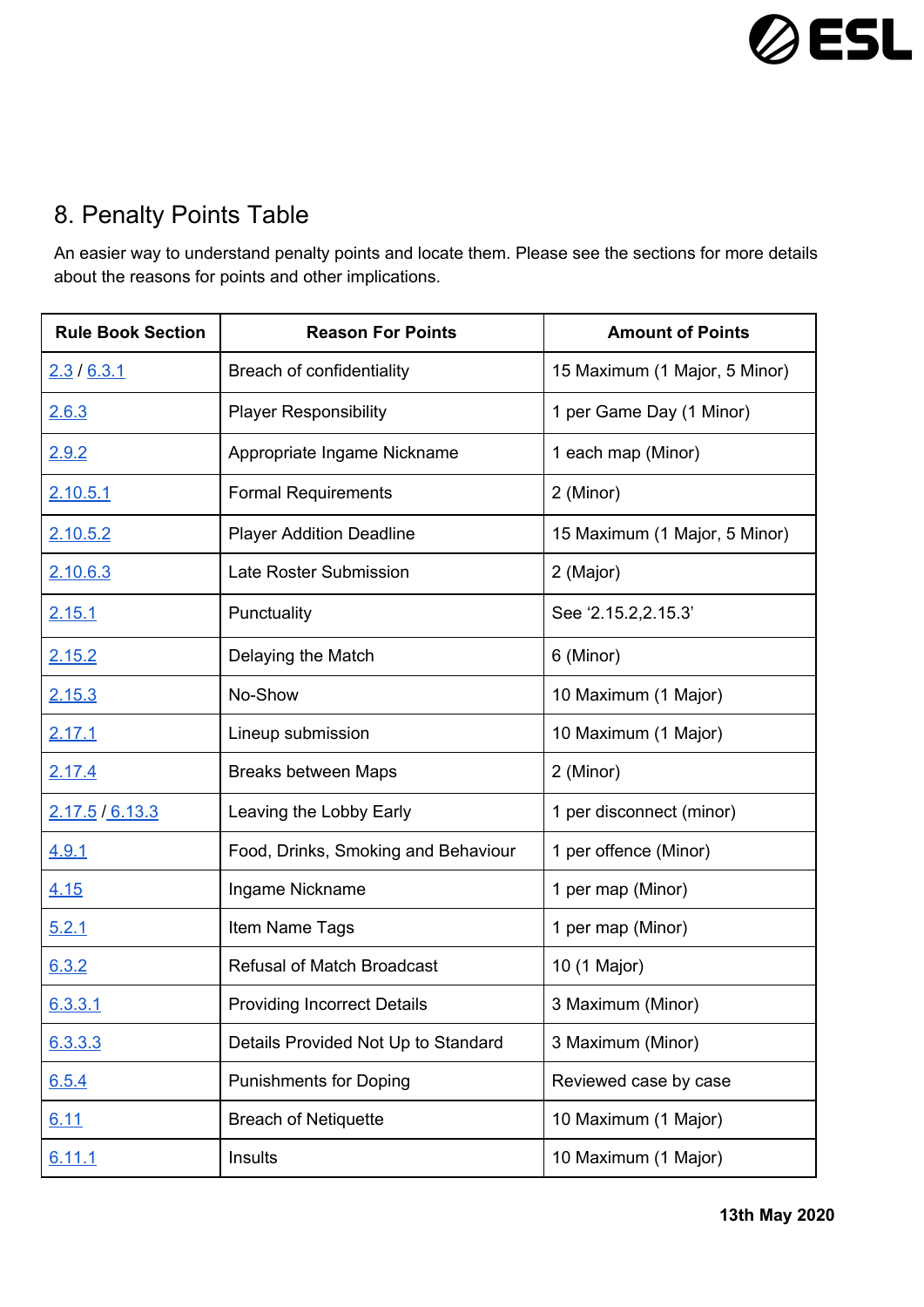

| 6.11.2 | Spamming                               | Reviewed case by case |
|--------|----------------------------------------|-----------------------|
| 6.11.3 | Spamming Ingame                        | 3 (Minor)             |
| 6.12   | Unsportsmanlike Behaviour              | 6 Maximum (Minor)     |
| 6.13.2 | <b>Player Punctuality</b>              | 6 Maximum (Minor)     |
| 6.14.1 | <b>Mistreating Equipment</b>           | 10 Maximum (1 Major)  |
| 6.14.2 | <b>Removing Headsets</b>               | 5 (Minor)             |
| 6.14.3 | Inappropriate Behaviour on Stage       | 5 (Minor)             |
| 6.14.5 | Sharing Photos Before the Event Starts | 3 Maximum (Minor)     |
| 6.15.2 | Use of Bugs and Glitches               | 5 Maximum (Minor)     |
| 6.15.3 | <b>Round Restarts</b>                  | 5 Maximum (Minor)     |